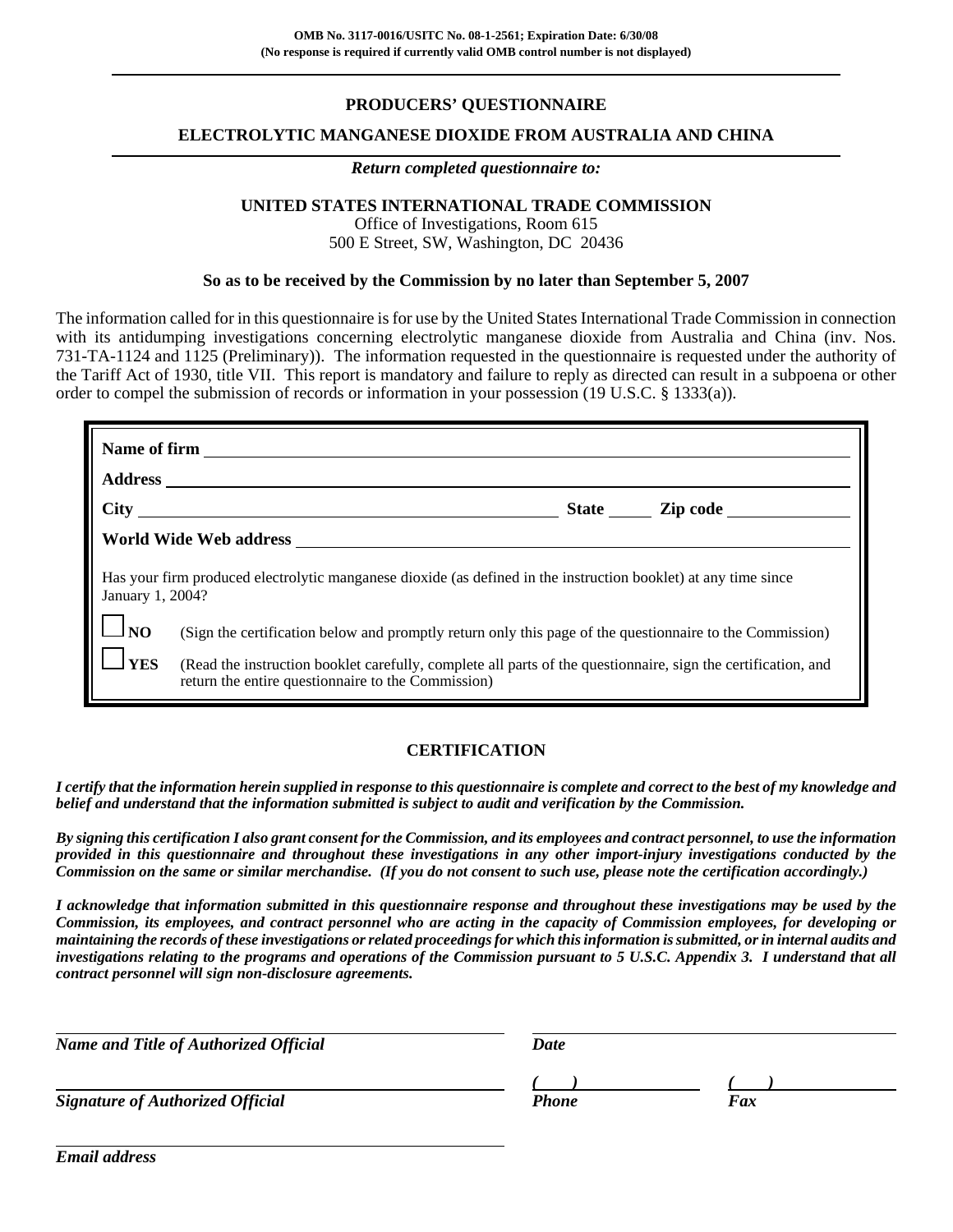## **PART I.--GENERAL QUESTIONS**

The questions in this questionnaire have been reviewed with market participants to ensure that issues of concern are adequately addressed and that data requests are sufficient, meaningful, and as limited as possible. Public reporting burden for this questionnaire is estimated to average 50 hours per response, including the time for reviewing instructions, searching existing data sources, gathering the data needed, and completing and reviewing the questionnaire. Send comments regarding the accuracy of this burden estimate or any other aspect of this collection of information, including suggestions for reducing the burden, to the Office of Investigations, U.S. International Trade Commission, 500 E Street, SW, Washington, DC 20436.

I-1a. Please report below the actual number of hours required and the cost to your firm of preparing the reply to this questionnaire and completing the form.

hours dollars

- I-1b. We are interested in any comments you may have for improving this questionnaire in general or the clarity of specific questions. Please attach such comments to your response or send them to the above address.
- I-2. Provide the name and address of establishment(s) covered by this questionnaire (see page 3 of the instruction booklet for reporting guidelines). If your firm is publicly traded, please specify the stock exchange and trading symbol.
- I-3. Do you support or oppose the petition with respect to Australia? Please explain.

| $\Box$ Support $\Box$ Oppose $\Box$ Take no position                         |  |
|------------------------------------------------------------------------------|--|
| Do you support or oppose the petition with respect to China? Please explain. |  |
| $\Box$ Support $\Box$ Oppose $\Box$ Take no position                         |  |

As indicated at the top of the page, your response to this question will be treated as business proprietary. However, if the Commission's final determination in the investigations are affirmative and antidumping duty orders are issued, the Commission, pursuant to section 754 of the Tariff Act of 1930 (the Continued Dumping and Subsidy Offset Act of 2000, or "Byrd Amendment"), will provide a list of firms supporting the petition to the Bureau of Customs and Border Protection for possible distribution of any antidumping duties that may be collected. If you wish to waive business proprietary treatment of your response to this question in order to make your position with respect to the petition public and allow inclusion of your firm on that list, indicate "yes" below.

 $\Box$  Yes  $\Box$  No, I do not wish my position(s) on the petition to be made public. I acknowledge that a "No" answer may affect my ability to receive a distribution under this Act.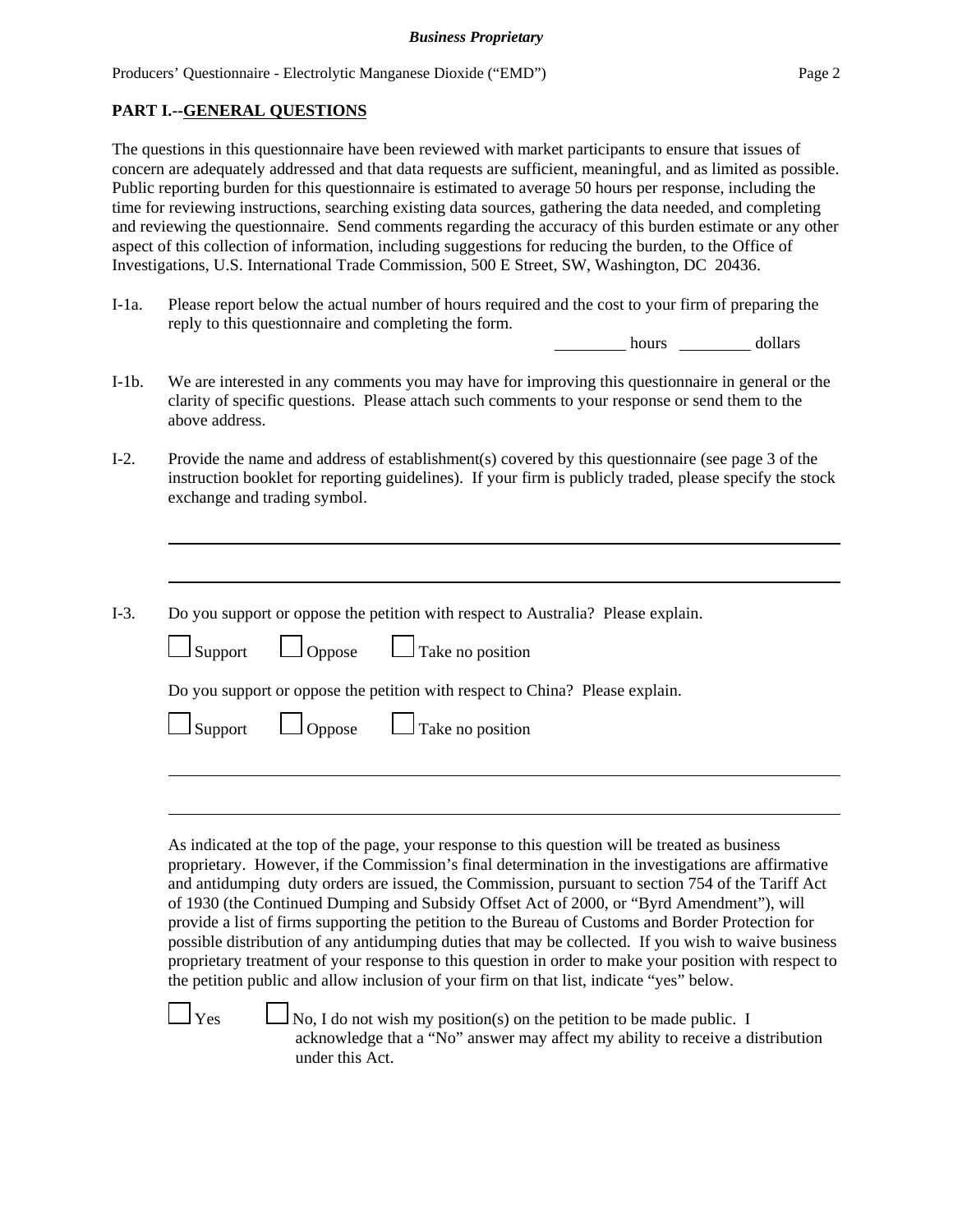|        |                    |                                              | Producers' Questionnaire - Electrolytic Manganese Dioxide ("EMD")                                                                                                                                                                              | Page 3                 |
|--------|--------------------|----------------------------------------------|------------------------------------------------------------------------------------------------------------------------------------------------------------------------------------------------------------------------------------------------|------------------------|
|        |                    | <b>PART I.--GENERAL QUESTIONS--Continued</b> |                                                                                                                                                                                                                                                |                        |
| $I-4.$ |                    |                                              | Is your firm owned, in whole or in part, by any other firm?                                                                                                                                                                                    |                        |
|        | $\Box$ No          |                                              | $\Box$ Yes--List the following information.                                                                                                                                                                                                    |                        |
|        | Firm name          |                                              | <b>Address</b>                                                                                                                                                                                                                                 | Extent of<br>ownership |
|        |                    |                                              |                                                                                                                                                                                                                                                |                        |
| $I-5.$ |                    |                                              | Does your firm have any related firms, either domestic or foreign, which are engaged in<br>importing EMD from Australia or China into the United States or which are engaged in exporting<br>EMD from Australia or China to the United States? |                        |
|        | $\Box$ No          |                                              | $\perp$ Yes--List the following information.                                                                                                                                                                                                   |                        |
|        | Firm name          |                                              | <b>Address</b>                                                                                                                                                                                                                                 | Affiliation            |
|        |                    |                                              |                                                                                                                                                                                                                                                |                        |
| $I-6.$ | production of EMD? |                                              | Does your firm have any related firms, either domestic or foreign, which are engaged in the                                                                                                                                                    |                        |
|        | $\Box$ No          |                                              | $\perp$ Yes--List the following information.                                                                                                                                                                                                   |                        |
|        | Firm name          |                                              | <b>Address</b>                                                                                                                                                                                                                                 | Affiliation            |
|        |                    |                                              |                                                                                                                                                                                                                                                |                        |
|        |                    |                                              |                                                                                                                                                                                                                                                |                        |

## **PART II.--TRADE AND RELATED INFORMATION**

Further information on this part of the questionnaire can be obtained from Cynthia Trainor (202-205-3354; cynthia.trainor@usitc.gov). **Supply all data requested on a calendar-year basis.**

II-1. Who should be contacted regarding the requested trade and related information?

Company contact:

Name and title

Phone No. **E-mail address**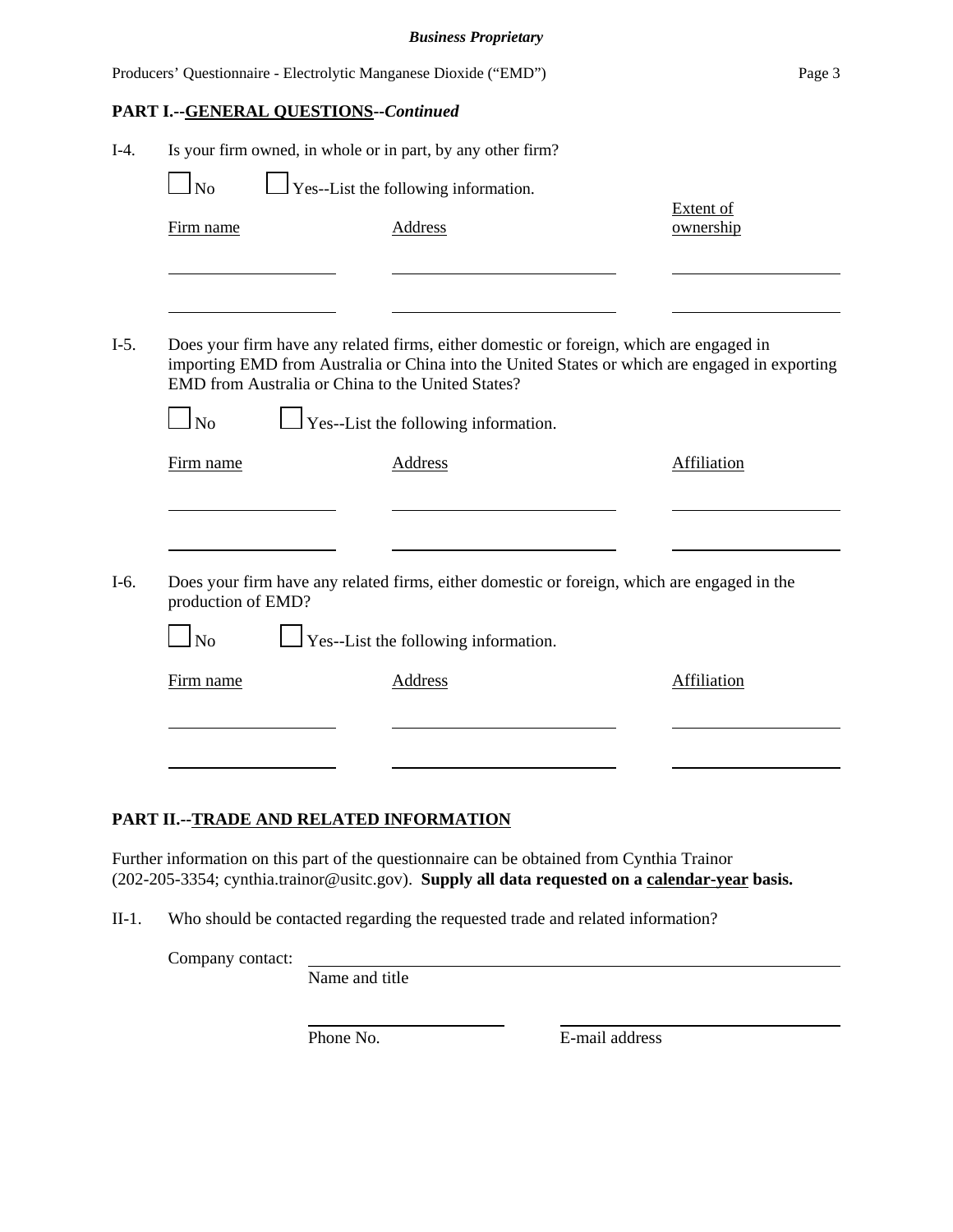# **PART II.--TRADE AND RELATED INFORMATION--***Continued*

|                    | consolidations, closures, or prolonged shutdowns because of strikes or equipment failure;<br>curtailment of production because of shortages of materials; or any other change in the character<br>of your operations or organization relating to the production of EMD since January 1, 2004? |         |         |
|--------------------|-----------------------------------------------------------------------------------------------------------------------------------------------------------------------------------------------------------------------------------------------------------------------------------------------|---------|---------|
| $\Box$ No          | $\Box$ Yes--Supply details as to the time, nature, and significance of such changes.                                                                                                                                                                                                          |         |         |
|                    |                                                                                                                                                                                                                                                                                               |         |         |
| production of EMD? | Does your firm produce other products on the same equipment and machinery used in the                                                                                                                                                                                                         |         |         |
| $\log$             | $\Box$ Yes--List the following information.                                                                                                                                                                                                                                                   |         |         |
|                    | Basis for allocation of capacity data (e.g., sales): ___________________________                                                                                                                                                                                                              |         |         |
|                    | Products produced on same equipment and share of total production in 2006 (in percent):                                                                                                                                                                                                       |         |         |
| Product            | Percent                                                                                                                                                                                                                                                                                       | Product | Percent |
| <b>EMD</b>         |                                                                                                                                                                                                                                                                                               |         |         |
|                    | Please describe the constraint(s) that set the limit(s) on your production capabilities.                                                                                                                                                                                                      |         |         |
|                    |                                                                                                                                                                                                                                                                                               |         |         |
| to produce EMD?    | Does your firm produce other products using the same production and related workers employed                                                                                                                                                                                                  |         |         |
| $\log$             | $\Box$ Yes--List the following information.                                                                                                                                                                                                                                                   |         |         |
|                    | Basis for allocation of employment data (e.g., sales):                                                                                                                                                                                                                                        |         |         |
|                    | Products produced using the same workers and share of total production in 2006 (in percent):                                                                                                                                                                                                  |         |         |
|                    |                                                                                                                                                                                                                                                                                               |         |         |
| Product            | Percent                                                                                                                                                                                                                                                                                       | Product | Percent |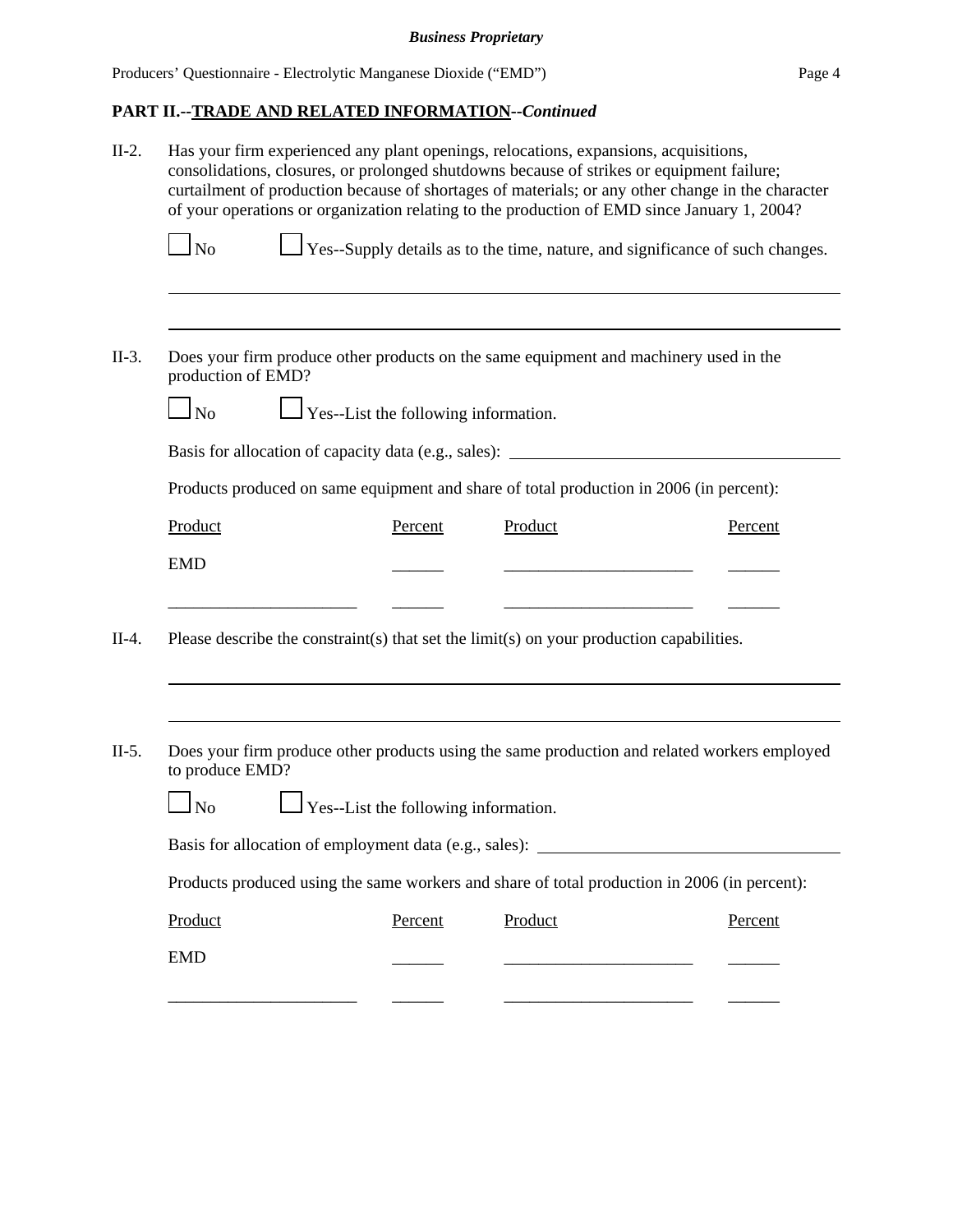## **PART II.--TRADE AND RELATED INFORMATION--***Continued*

II-6. Since January 1, 2004, has your firm been involved in a toll agreement (see definition in the instruction booklet) regarding the production of EMD?

II-7. Does your firm produce EMD in a foreign trade zone (FTZ)?

No Yes--Identify FTZ(s):

II-8. Since January 1, 2004, has your firm imported EMD?

| 1 No | $\Box$ Yes--COMPLETE AND RETURN THE ENCLOSED IMPORTERS' |
|------|---------------------------------------------------------|
|      | OUESTIONNAIRE                                           |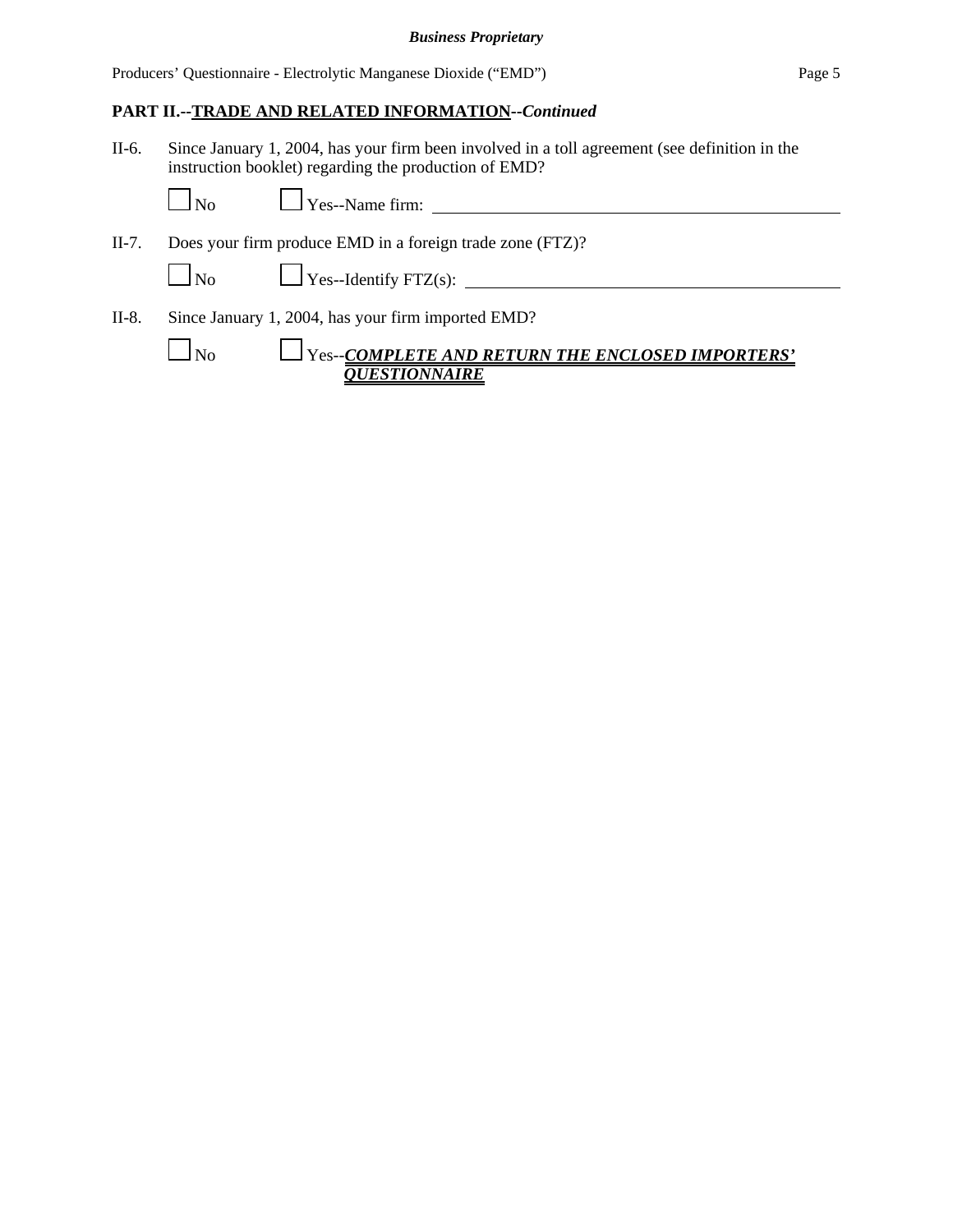# **PART II.--TRADE AND RELATED INFORMATION--***Continued*

II-9. Report your firm's production capacity, production, shipments, inventories, and employment related to the production of EMD in your U.S. establishment(s) during the specified periods. (See definitions in the instruction booklet.)

| (Quantity in short tons, value in \$1,000)                                                                                                                                                                                                                                                                                                |                       |      |      |                 |       |
|-------------------------------------------------------------------------------------------------------------------------------------------------------------------------------------------------------------------------------------------------------------------------------------------------------------------------------------------|-----------------------|------|------|-----------------|-------|
| <b>Item</b>                                                                                                                                                                                                                                                                                                                               | <b>Calendar years</b> |      |      | January-June    |       |
|                                                                                                                                                                                                                                                                                                                                           | 2004                  | 2005 | 2006 | 2006            | 2007  |
| <b>AVERAGE PRODUCTION CAPACITY<sup>1</sup></b> (quantity)                                                                                                                                                                                                                                                                                 |                       |      |      |                 |       |
| <b>BEGINNING-OF-PERIOD INVENTORIES (quantity)</b>                                                                                                                                                                                                                                                                                         |                       |      |      |                 |       |
| <b>PRODUCTION</b> (quantity)                                                                                                                                                                                                                                                                                                              |                       |      |      |                 |       |
| <b>U.S. SHIPMENTS:</b>                                                                                                                                                                                                                                                                                                                    |                       |      |      |                 |       |
| <b>Commercial shipments:</b>                                                                                                                                                                                                                                                                                                              |                       |      |      |                 |       |
| Quantity of commercial shipments                                                                                                                                                                                                                                                                                                          |                       |      |      |                 |       |
| Value of commercial shipments                                                                                                                                                                                                                                                                                                             |                       |      |      |                 |       |
| Internal consumption:                                                                                                                                                                                                                                                                                                                     |                       |      |      |                 |       |
| Quantity of internal consumption                                                                                                                                                                                                                                                                                                          |                       |      |      |                 |       |
| Value <sup>2</sup> of internal consumption                                                                                                                                                                                                                                                                                                |                       |      |      |                 |       |
| <b>Transfers to related firms:</b>                                                                                                                                                                                                                                                                                                        |                       |      |      |                 |       |
| Quantity of transfers to related firms                                                                                                                                                                                                                                                                                                    |                       |      |      |                 |       |
| Value <sup>2</sup> of transfers to related firms                                                                                                                                                                                                                                                                                          |                       |      |      |                 |       |
| <b>EXPORT SHIPMENTS:3</b>                                                                                                                                                                                                                                                                                                                 |                       |      |      |                 |       |
| Quantity of export shipments                                                                                                                                                                                                                                                                                                              |                       |      |      |                 |       |
| Value of export shipments                                                                                                                                                                                                                                                                                                                 |                       |      |      |                 |       |
| END-OF-PERIOD INVENTORIES <sup>4</sup> (quantity)                                                                                                                                                                                                                                                                                         |                       |      |      |                 |       |
| <b>U.S. SHIPMENTS TO DISTRIBUTORS (quantity)</b>                                                                                                                                                                                                                                                                                          |                       |      |      |                 |       |
| <b>U.S. SHIPMENTS TO END USERS (quantity)</b>                                                                                                                                                                                                                                                                                             |                       |      |      |                 |       |
| <b>AVERAGE NUMBER OF PRWS</b>                                                                                                                                                                                                                                                                                                             |                       |      |      |                 |       |
| HOURS WORKED BY PRWs (1,000 hours)                                                                                                                                                                                                                                                                                                        |                       |      |      |                 |       |
| <b>WAGES PAID TO PRWs (value)</b>                                                                                                                                                                                                                                                                                                         |                       |      |      |                 |       |
| <sup>1</sup> The production capacity (see definitions in instruction booklet) reported is based on operating<br>per year. Please describe the methodology used to calculate production capacity, and explain any changes in reported capacity (use<br>additional pages as necessary).                                                     |                       |      |      | hours per week, | weeks |
| <sup>2</sup> Internal consumption and transfers to related firms must be valued at fair market value. In the event that you use a different basis for<br>valuing these transactions, please specify that basis (e.g., cost, cost plus, etc.) and provide value data using that basis for 2004, 2005, and<br>2006 below:                   |                       |      |      |                 |       |
| <sup>3</sup> Identify your principal export markets:<br>4 Reconciliation of data.--Please note that the quantities reported above should reconcile as follows: beginning-of-period inventories,<br>plus production, less total shipments, equals end-of-period inventories. Do the data reported reconcile?<br>No--Please explain:<br>Yes |                       |      |      |                 |       |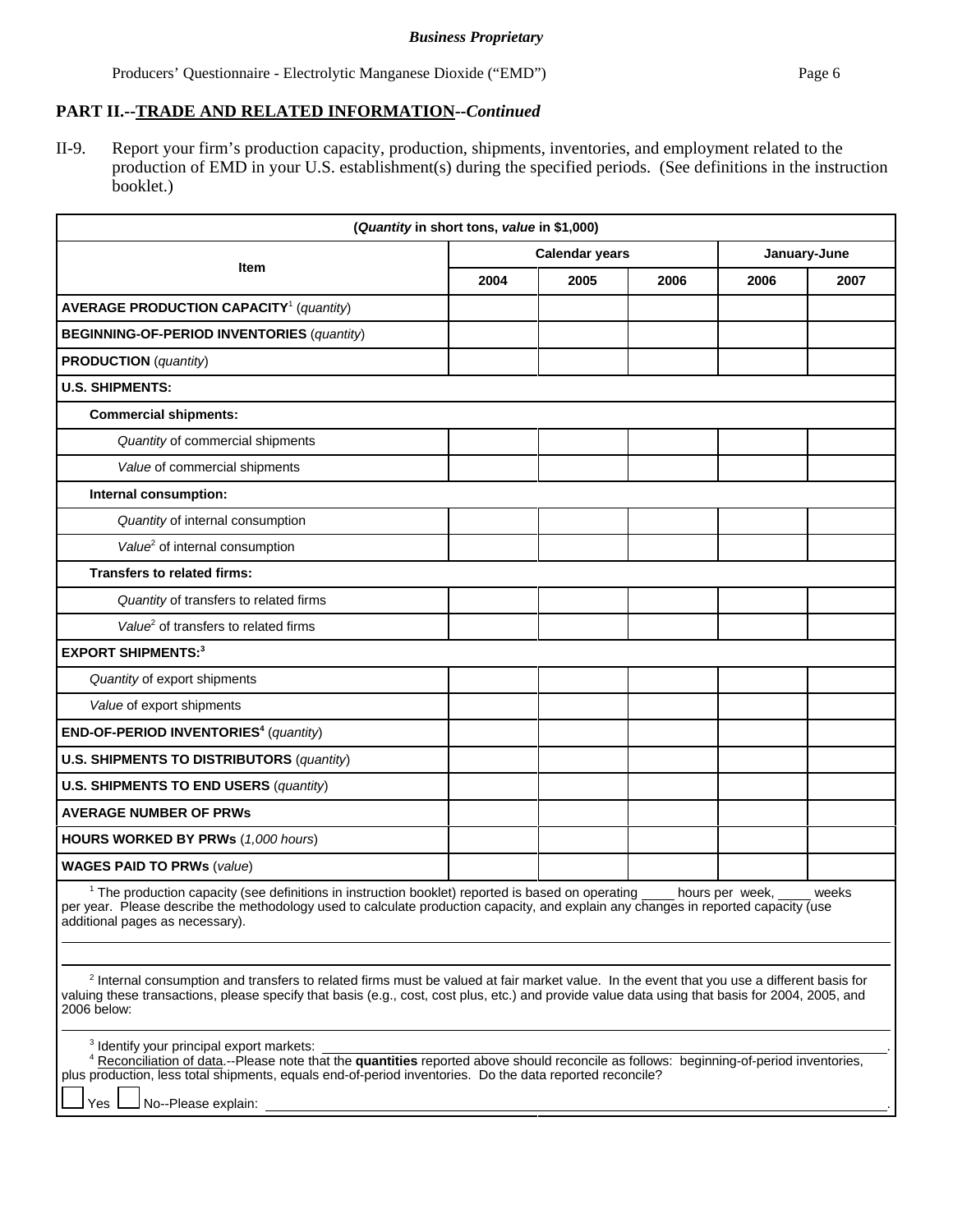## **PART II.--TRADE AND RELATED INFORMATION--***Continued*

II-10. Report your firm's U.S. shipments of the various "grades" of EMD during the specified periods. Please be advised that these grades are within the definition of EMD and are merely subsets of the EMD wtihin the scope of these investigations. Therefore, the sum of the shipment data of all grades shown in question II-10 should equal total U.S. shipments shown in question II-9.

|                                                    | (Quantity in short tons, value in \$1,000) |                       |      |              |      |
|----------------------------------------------------|--------------------------------------------|-----------------------|------|--------------|------|
|                                                    |                                            | <b>Calendar years</b> |      | January-June |      |
| <b>Item</b>                                        | 2004                                       | 2005                  | 2006 | 2006         | 2007 |
| <b>U.S. SHIPMENTS OF ALKALINE GRADE EMD:</b>       |                                            |                       |      |              |      |
| <b>Commercial shipments:</b>                       |                                            |                       |      |              |      |
| Quantity of commercial shipments                   |                                            |                       |      |              |      |
| Value of commercial shipments                      |                                            |                       |      |              |      |
| Internal consumption/transfers to related firms:   |                                            |                       |      |              |      |
| Quantity of internal consumption                   |                                            |                       |      |              |      |
| Value <sup>2</sup> of internal consumption         |                                            |                       |      |              |      |
| U.S. SHIPMENTS OF "HIGH DRAIN" ALKALINE GRADE EMD: |                                            |                       |      |              |      |
| <b>Commercial shipments:</b>                       |                                            |                       |      |              |      |
| Quantity of commercial shipments                   |                                            |                       |      |              |      |
| Value of commercial shipments                      |                                            |                       |      |              |      |
| Internal consumption/transfers to related firms:   |                                            |                       |      |              |      |
| Quantity of internal consumption                   |                                            |                       |      |              |      |
| Value <sup>2</sup> of internal consumption         |                                            |                       |      |              |      |
| <b>U.S. SHIPMENTS OF LITHIUM GRADE EMD:</b>        |                                            |                       |      |              |      |
| <b>Commercial shipments:</b>                       |                                            |                       |      |              |      |
| Quantity of commercial shipments                   |                                            |                       |      |              |      |
| Value of commercial shipments                      |                                            |                       |      |              |      |
| Internal consumption/transfers to related firms:   |                                            |                       |      |              |      |
| Quantity of internal consumption                   |                                            |                       |      |              |      |
| Value <sup>2</sup> of internal consumption         |                                            |                       |      |              |      |
| U.S. SHIPMENTS OF ZINC CHLORIDE GRADE EMD:         |                                            |                       |      |              |      |
| <b>Commercial shipments:</b>                       |                                            |                       |      |              |      |
| Quantity of commercial shipments                   |                                            |                       |      |              |      |
| Value of commercial shipments                      |                                            |                       |      |              |      |
| Internal consumption/transfers to related firms:   |                                            |                       |      |              |      |
| Quantity of internal consumption                   |                                            |                       |      |              |      |
| Value <sup>2</sup> of internal consumption         |                                            |                       |      |              |      |
| <b>TOTAL (Quantity)</b>                            |                                            |                       |      |              |      |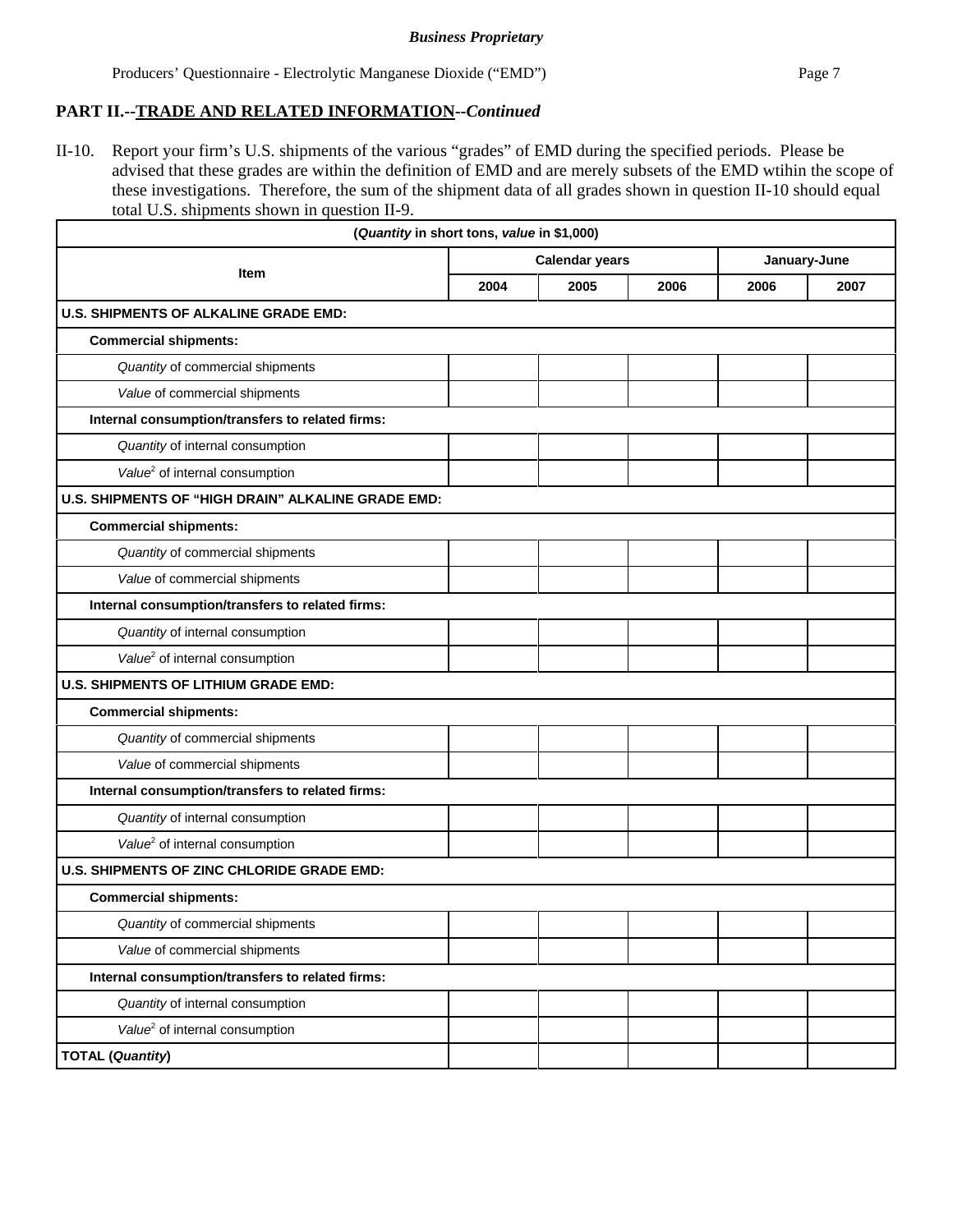# **PART II.--TRADE AND RELATED INFORMATION--***Continued*

| $II-11.$ | If you reported transfers to related firms in question II-9, please indicate the nature of the relationship between<br>your firm and the related firms (e.g., joint venture, wholly owned subsidiary), whether the transfers were priced at<br>market value or by a non-market formula, whether your firm retained marketing rights to all transfers, and<br>whether the related firms also processed inputs from sources other than your firm. |      |                       |      |      |              |
|----------|-------------------------------------------------------------------------------------------------------------------------------------------------------------------------------------------------------------------------------------------------------------------------------------------------------------------------------------------------------------------------------------------------------------------------------------------------|------|-----------------------|------|------|--------------|
| $II-12.$ | Does your firm produce EMD using titanium anodes, carbon anodes, and/or another method of production?<br>$\Box$ Other<br>$\Box$ Carbon<br>$\Box$ Titanium                                                                                                                                                                                                                                                                                       |      |                       |      |      |              |
| $II-13.$ | Other than direct imports, has your firm otherwise purchased EMD since January 1, 2004? (See definitions in the<br>instruction booklet.)                                                                                                                                                                                                                                                                                                        |      |                       |      |      |              |
|          | $\Box$ Yes--Report such purchases below for the specified periods. <sup>1</sup><br>$\Box$ No                                                                                                                                                                                                                                                                                                                                                    |      |                       |      |      |              |
|          | (Quantity in short tons, value in \$1,000)                                                                                                                                                                                                                                                                                                                                                                                                      |      |                       |      |      |              |
|          |                                                                                                                                                                                                                                                                                                                                                                                                                                                 |      | <b>Calendar years</b> |      |      | January-June |
|          | <b>Item</b>                                                                                                                                                                                                                                                                                                                                                                                                                                     | 2004 | 2005                  | 2006 | 2006 | 2007         |
|          | PURCHASES FROM U.S. IMPORTERS <sup>2</sup> OF PRODUCT FROM--                                                                                                                                                                                                                                                                                                                                                                                    |      |                       |      |      |              |
|          | <b>AUSTRALIA:</b>                                                                                                                                                                                                                                                                                                                                                                                                                               |      |                       |      |      |              |
|          | Quantity                                                                                                                                                                                                                                                                                                                                                                                                                                        |      |                       |      |      |              |
|          | Value                                                                                                                                                                                                                                                                                                                                                                                                                                           |      |                       |      |      |              |
|          | <b>CHINA:</b>                                                                                                                                                                                                                                                                                                                                                                                                                                   |      |                       |      |      |              |
|          | Quantity                                                                                                                                                                                                                                                                                                                                                                                                                                        |      |                       |      |      |              |
|          | Value                                                                                                                                                                                                                                                                                                                                                                                                                                           |      |                       |      |      |              |
|          | ALL OTHER COUNTRIES:                                                                                                                                                                                                                                                                                                                                                                                                                            |      |                       |      |      |              |
|          | Quantity                                                                                                                                                                                                                                                                                                                                                                                                                                        |      |                       |      |      |              |
|          | Value                                                                                                                                                                                                                                                                                                                                                                                                                                           |      |                       |      |      |              |
|          | PURCHASES FROM DOMESTIC PRODUCERS: <sup>2</sup>                                                                                                                                                                                                                                                                                                                                                                                                 |      |                       |      |      |              |
|          | Quantity                                                                                                                                                                                                                                                                                                                                                                                                                                        |      |                       |      |      |              |
|          | Value                                                                                                                                                                                                                                                                                                                                                                                                                                           |      |                       |      |      |              |
|          | PURCHASES FROM OTHER SOURCES:2                                                                                                                                                                                                                                                                                                                                                                                                                  |      |                       |      |      |              |
|          | Quantity                                                                                                                                                                                                                                                                                                                                                                                                                                        |      |                       |      |      |              |
|          | Value                                                                                                                                                                                                                                                                                                                                                                                                                                           |      |                       |      |      |              |
|          | <sup>1</sup> Please indicate your reasons for purchasing this product. If your reasons differ by source, please elaborate.                                                                                                                                                                                                                                                                                                                      |      |                       |      |      |              |
|          | <sup>2</sup> Please list the name of the firm(s) from which you purchased this product. If your suppliers differ by source, please identify the<br>source for each listed supplier.                                                                                                                                                                                                                                                             |      |                       |      |      |              |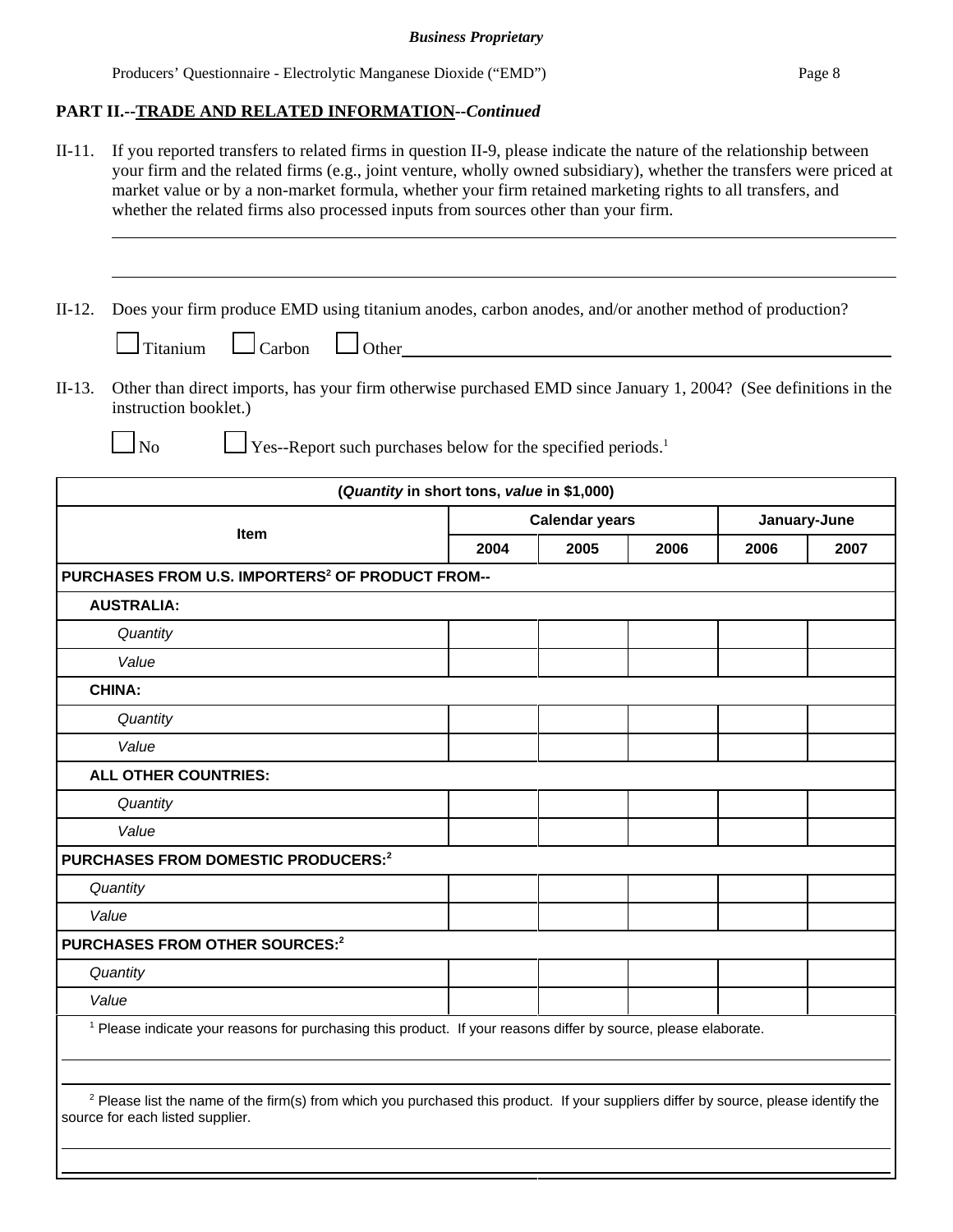## **PART III.--FINANCIAL INFORMATION**

Address questions on this part of the questionnaire to David Boyland (202-708-4725 or david.boyland@usitc.gov).

III-1. Identify the individual who prepared or has knowledge of the requested financial information.

Company contact:

| Name and title |                     |
|----------------|---------------------|
| Phone No.      | Fax No.             |
| E-mail address | Company web address |

III-2. Briefly describe your financial accounting system.

- A. When does your fiscal year end (month and day)? If your fiscal year changed during the period examined, explain below:
- B.1. Describe the lowest level of operations (e.g., plant, division, company-wide) for which financial statements are prepared that include subject merchandise:
	- 2. Does your firm prepare profit/loss statements for the subject merchandise: Yes\_\_\_No\_\_\_\_\_
	- 3. How often did your firm (or parent company) prepare financial statements (including annual reports, 10Ks)? Please check relevant items below. Audited \_\_\_\_ unaudited \_\_\_\_ annual reports \_\_\_\_ 10Ks \_\_\_\_ 10Qs \_\_\_\_ Monthly quarterly semi-annually annually
	- 4. Accounting basis:  $\overrightarrow{GAP}$  cash tax other comprehensive (specify)

*Note: The Commission may request that your company submit copies of its financial statements, including internal profit-and-loss statements for the division or product group that includes EMD, as well as those statements and worksheets used to compile data for your firm's questionnaire response.*

- III-3. Briefly describe your cost accounting system (e.g., standard cost, job order cost, etc.).
- III-4. Briefly describe your allocation basis, if any, for COGS, SG&A, and interest expense and other income and expenses.

III-5. Other products.--Please list any other products you produced in the facilities in which you produced EMD, and provide the share of net sales accounted for by these other products in your most recent fiscal year:

Product(s) Share of sales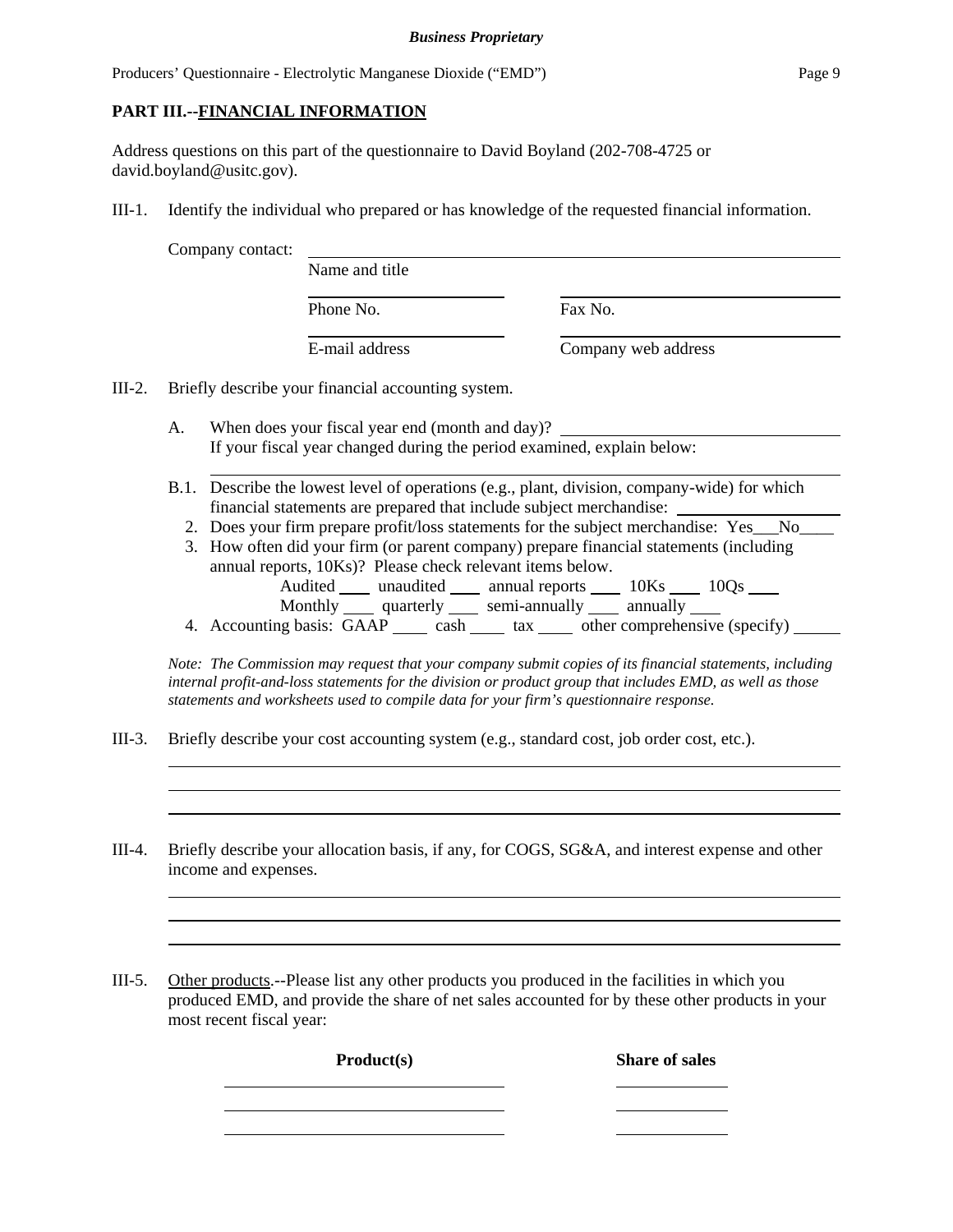## **PART III.--FINANCIAL INFORMATION--***Continued*

III-6. Does your company receive inputs (raw materials, labor, energy, or any other services) used in the production of EMD from any related company?

Yes–Continue to question III-7 below.  $\Box$  No–Continue to question III-10 below.

III-7. In the space provided below, identify the inputs related to the production of EMD that your firm receives from related parties whose financial statements are consolidated with the financial statements of your firm.

| Input | <b>Related party</b> |
|-------|----------------------|
|       |                      |
|       |                      |
|       |                      |
|       |                      |
|       |                      |

III-8. With respect to the related companies identified in response to question III-7 above, are their financial statements consolidated with your firm's financial statements? (In other words, are profits or losses arising from intercompany transactions eliminated?)

 $\frac{1}{1}$  Yes–Continue to question III-9 below.  $\frac{1}{1}$  No–Continue to question III-10 below.

III-9. All intercompany profit on inputs purchased from related parties that is eliminated pursuant to formal financial statement consolidation should also be eliminated from the costs reported to the Commission in question III-11 (Operations on EMD); i.e., costs reported in question III-11, to the extent that they reflect inputs purchased from related parties, should only reflect the related party's cost and not include an associated profit component. Reasonable methods for determining and eliminating the associated profit on inputs purchased from related parties are acceptable.

Has your firm complied with the Commission's instructions regarding costs associated with inputs purchased from related parties?



 $\Box$  Yes  $\Box$  No–please contact David Boyland at 202-708-4725.

III-10. For each annual and interim period for which financial results are reported in question III-11, please attach a separate schedule that identifies the period-specific amount of non-recurring charges, the expense/cost line items where the associated charges are included, and a brief description of the charge(s). Non-recurring charges would include, but are not limited to, items such as asset write-offs and accelerated depreciation due to restructuring of the company's EMD operations.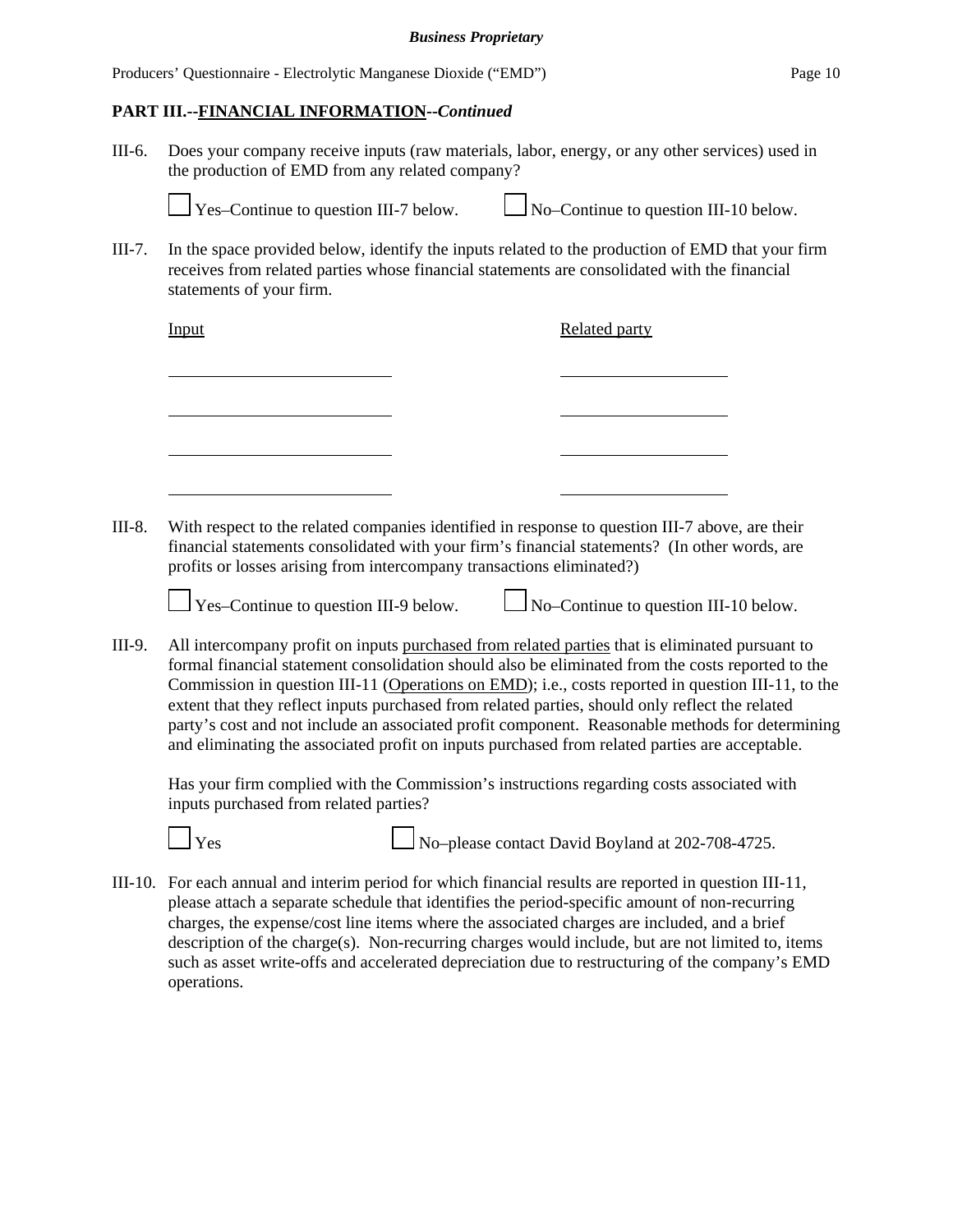#### Producers' Questionnaire - Electrolytic Manganese Dioxide ("EMD") Page 11

#### **PART III.--FINANCIAL INFORMATION--***Continued*

III-11. Operations on EMD.--Report the revenue and related cost information requested below on the EMD operations of your U.S. establishment(s).<sup>1</sup> Do not report resales of products. Note that internal consumption and transfers to related firms must be valued at fair market value and purchases from related firms must be at cost. Provide data for your three most recently completed fiscal years in chronological order from left to right, and for the specified interim periods. If your firm was involved in tolling operations (either as the toller or as the tollee) please contact David Boyland at (202) 708-4725 before completing this section of the questionnaire.

| (Quantity in short tons, value in \$1,000)                                                                 |                      |  |              |      |
|------------------------------------------------------------------------------------------------------------|----------------------|--|--------------|------|
|                                                                                                            | Fiscal years ended-- |  | January-June |      |
| <b>Item</b>                                                                                                |                      |  | 2006         | 2007 |
| Net sales quantities: <sup>2</sup>                                                                         |                      |  |              |      |
| Commercial sales                                                                                           |                      |  |              |      |
| Internal consumption                                                                                       |                      |  |              |      |
| Transfers to related firms                                                                                 |                      |  |              |      |
| Total net sales quantities                                                                                 |                      |  |              |      |
| Net sales values: <sup>2</sup>                                                                             |                      |  |              |      |
| <b>Commercial sales</b>                                                                                    |                      |  |              |      |
| Internal consumption                                                                                       |                      |  |              |      |
| Transfers to related firms                                                                                 |                      |  |              |      |
| Total net sales values                                                                                     |                      |  |              |      |
| Cost of goods sold (including internal consumption and transfers to related firms):                        |                      |  |              |      |
| Raw materials                                                                                              |                      |  |              |      |
| Direct labor                                                                                               |                      |  |              |      |
| Other factory costs                                                                                        |                      |  |              |      |
| Total cost of goods sold                                                                                   |                      |  |              |      |
| <b>Gross profit or (loss)</b>                                                                              |                      |  |              |      |
| Selling, general, and administrative (SG&A) expenses:                                                      |                      |  |              |      |
| Selling expenses                                                                                           |                      |  |              |      |
| General and administrative expenses                                                                        |                      |  |              |      |
| Total SG&A expenses                                                                                        |                      |  |              |      |
| <b>Operating income or (loss)</b>                                                                          |                      |  |              |      |
| Other income and expenses:                                                                                 |                      |  |              |      |
| Interest expense                                                                                           |                      |  |              |      |
| All other expense items                                                                                    |                      |  |              |      |
| All other income items                                                                                     |                      |  |              |      |
| All other income or expenses, net                                                                          |                      |  |              |      |
| Net income or (loss) before income taxes                                                                   |                      |  |              |      |
| Depreciation/amortization included above                                                                   |                      |  |              |      |
| I politica only solar (whather demostic ar expert) and easte related to your LLS, menufacturing eperations |                      |  |              |      |

1 Include only sales (whether domestic or export) and costs related to your U.S. manufacturing operations.

 $2$  Less discounts, returns, allowances, and prepaid freight. The quantities and values should approximate the corresponding shipment quantities and values reported in Part II of this questionnaire.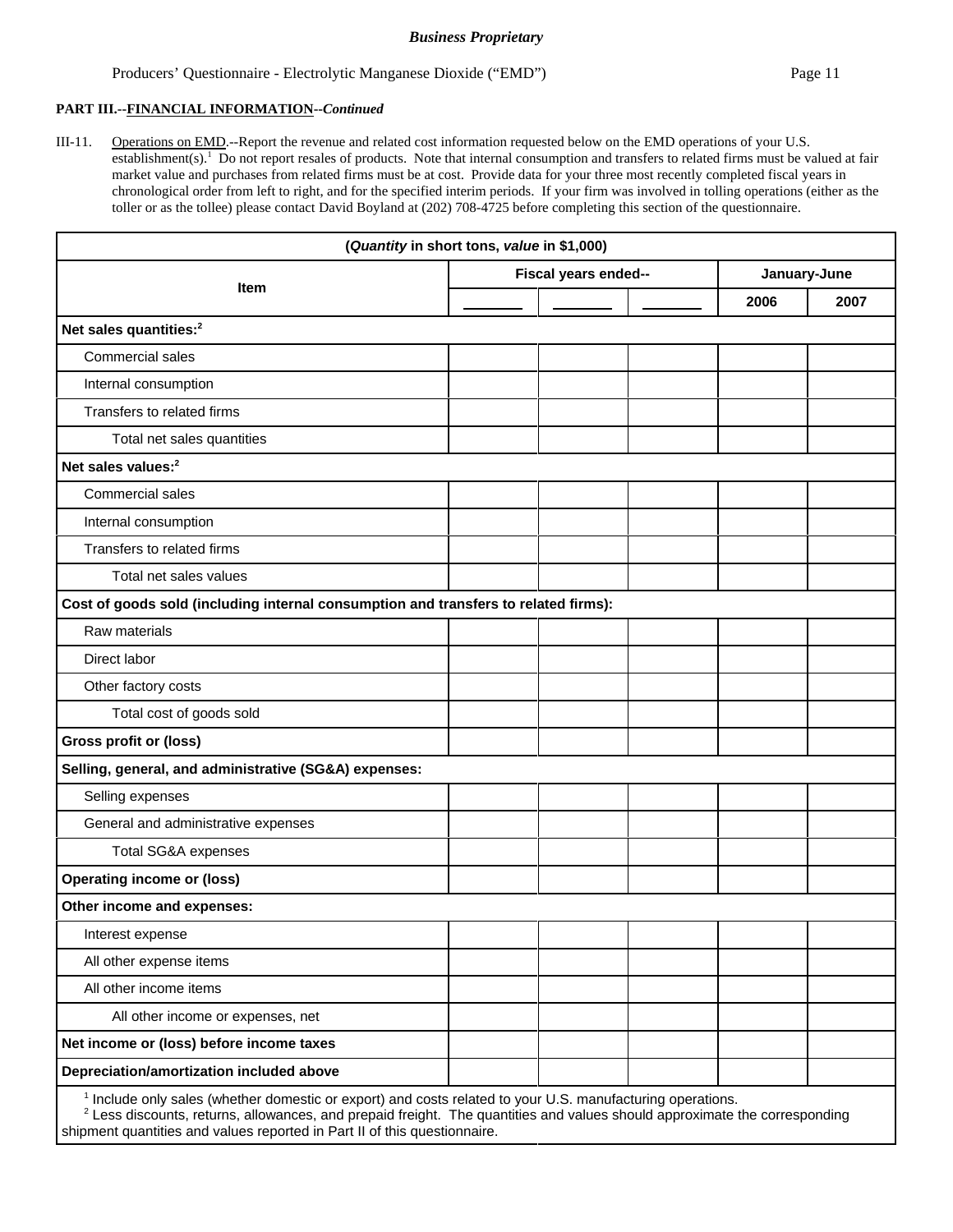## **PART III.--FINANCIAL INFORMATION--***Continued*

III-12. Asset values.--Report the total assets associated with the production, warehousing, and sale of EMD. If your firm does not maintain some or all of the specific asset data in the normal course of business, please estimate it based upon some rational method (such as production, sales, or costs) that is consistent with your cost allocations in the previous question. Your finished goods inventory value should reconcile with the inventory quantity data reported in Part II. Provide data as of the end of your three most recently completed fiscal years in chronological order from left to right, and as of the end of the specified interim periods.

| (Value in \$1,000)                                                          |                      |  |              |      |
|-----------------------------------------------------------------------------|----------------------|--|--------------|------|
| Value of                                                                    | Fiscal years ended-- |  | January-June |      |
|                                                                             |                      |  | 2006         | 2007 |
| Assets associated with the production, warehousing,<br>and sale of product: |                      |  |              |      |
| 1. Current assets:                                                          |                      |  |              |      |
| A. Cash and equivalents                                                     |                      |  |              |      |
| B. Accounts receivable, net                                                 |                      |  |              |      |
| C. Inventories (Finished goods)                                             |                      |  |              |      |
| D. Inventories (raw materials and work in process)                          |                      |  |              |      |
| E. Short-term investments                                                   |                      |  |              |      |
| F. Prepaid expenses                                                         |                      |  |              |      |
| G. Property held for resale                                                 |                      |  |              |      |
| H. Other (describe_                                                         |                      |  |              |      |
| I. Total current assets (lines 1.A. through 1.H.)                           |                      |  |              |      |
| 2. Notes receivable                                                         |                      |  |              |      |
| 3. Long-term investments                                                    |                      |  |              |      |
| 4. Property, plant, and equipment                                           |                      |  |              |      |
| A. Original cost of property, plant, and equipment                          |                      |  |              |      |
| B. Less: Accumulated depreciation                                           |                      |  |              |      |
| C. Equals: Book value of property, plant, and<br>equipment                  |                      |  |              |      |
| 5. Goodwill                                                                 |                      |  |              |      |
|                                                                             |                      |  |              |      |
| 7. Other (describe_                                                         |                      |  |              |      |
| 8. Total assets (lines 1.l., 2, 3, 4.C., 5, 6, and 7)                       |                      |  |              |      |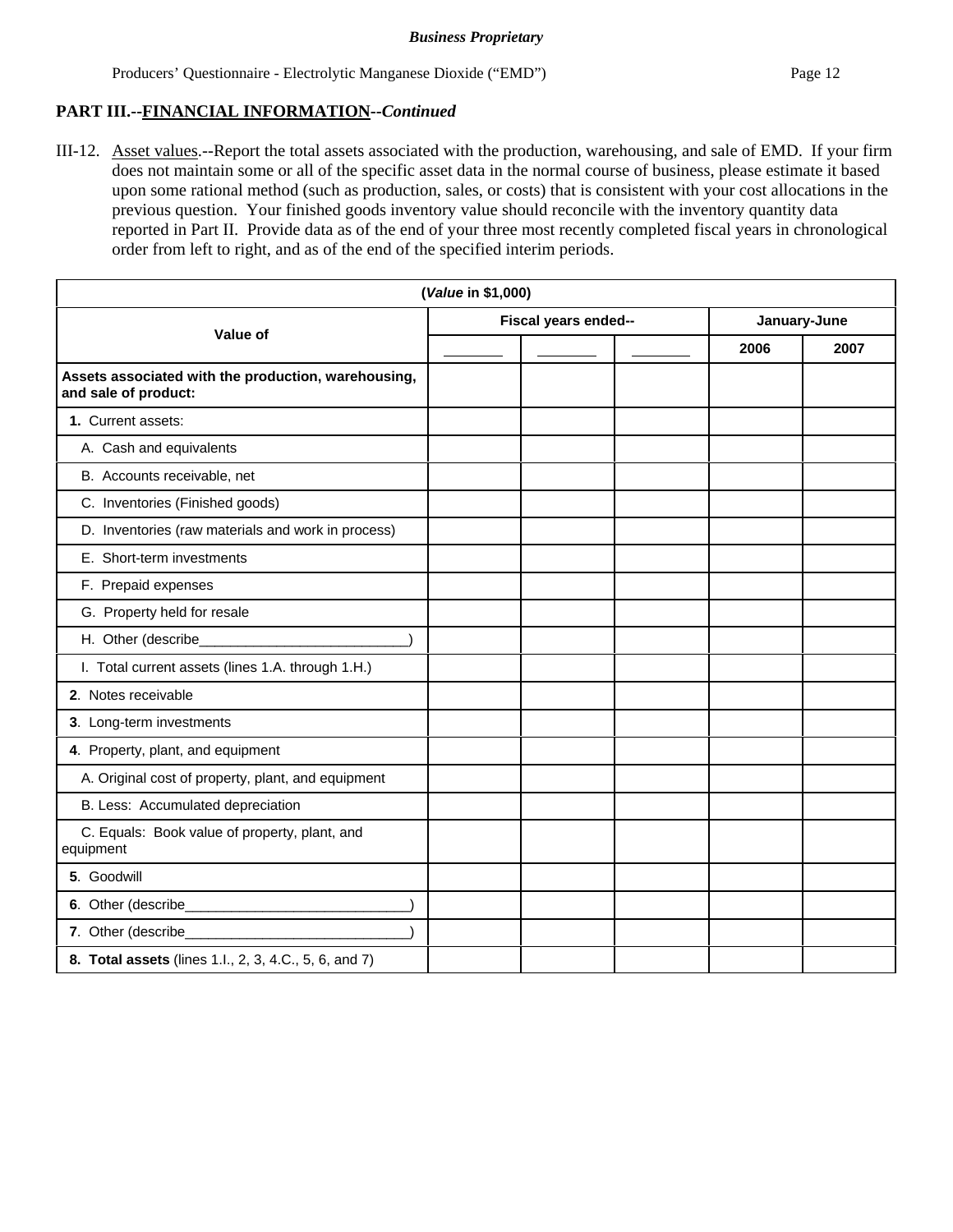## **PART III.--FINANCIAL INFORMATION--***Continued*

III-13. Capital expenditures and research and development expenditures.--Report your firm's capital expenditures and research and development expenditures on EMD. Provide data for your three most recently completed fiscal years in chronological order from left to right, and for the specified interim periods.

| (Value in \$1,000)                           |                      |  |              |      |      |
|----------------------------------------------|----------------------|--|--------------|------|------|
|                                              | Fiscal years ended-- |  | January-June |      |      |
| <b>Item</b>                                  |                      |  |              | 2006 | 2007 |
| <b>Capital expenditures</b>                  |                      |  |              |      |      |
| <b>Research and development expenditures</b> |                      |  |              |      |      |

III-14. Since January 1, 2004, has your firm experienced any actual negative effects on its return on investment or its growth, investment, ability to raise capital, existing development and production efforts (including efforts to develop a derivative or more advanced version of the product), or the scale of capital investments as a result of imports of EMD from Australia?

| N <sub>o</sub> | $\Box$ Yes--My firm has experienced actual negative effects as follows:                 |  |
|----------------|-----------------------------------------------------------------------------------------|--|
|                | Cancellation, postponement, or rejection of expansion projects                          |  |
|                | Denial or rejection of investment proposal                                              |  |
|                | Reduction in the size of capital investments                                            |  |
|                | Rejection of bank loans                                                                 |  |
|                | Lowering of credit rating                                                               |  |
|                | Problem related to the issue of stocks or bonds                                         |  |
|                | Other (specify) $\qquad \qquad$                                                         |  |
|                | $\Omega$ oes your firm anticinate any negative impact of imports of EMD from Australia? |  |

III-15. Does your firm anticipate any negative impact of imports of EMD from Australia?

 $\Box$  Yes--My firm anticipates negative effects as follows: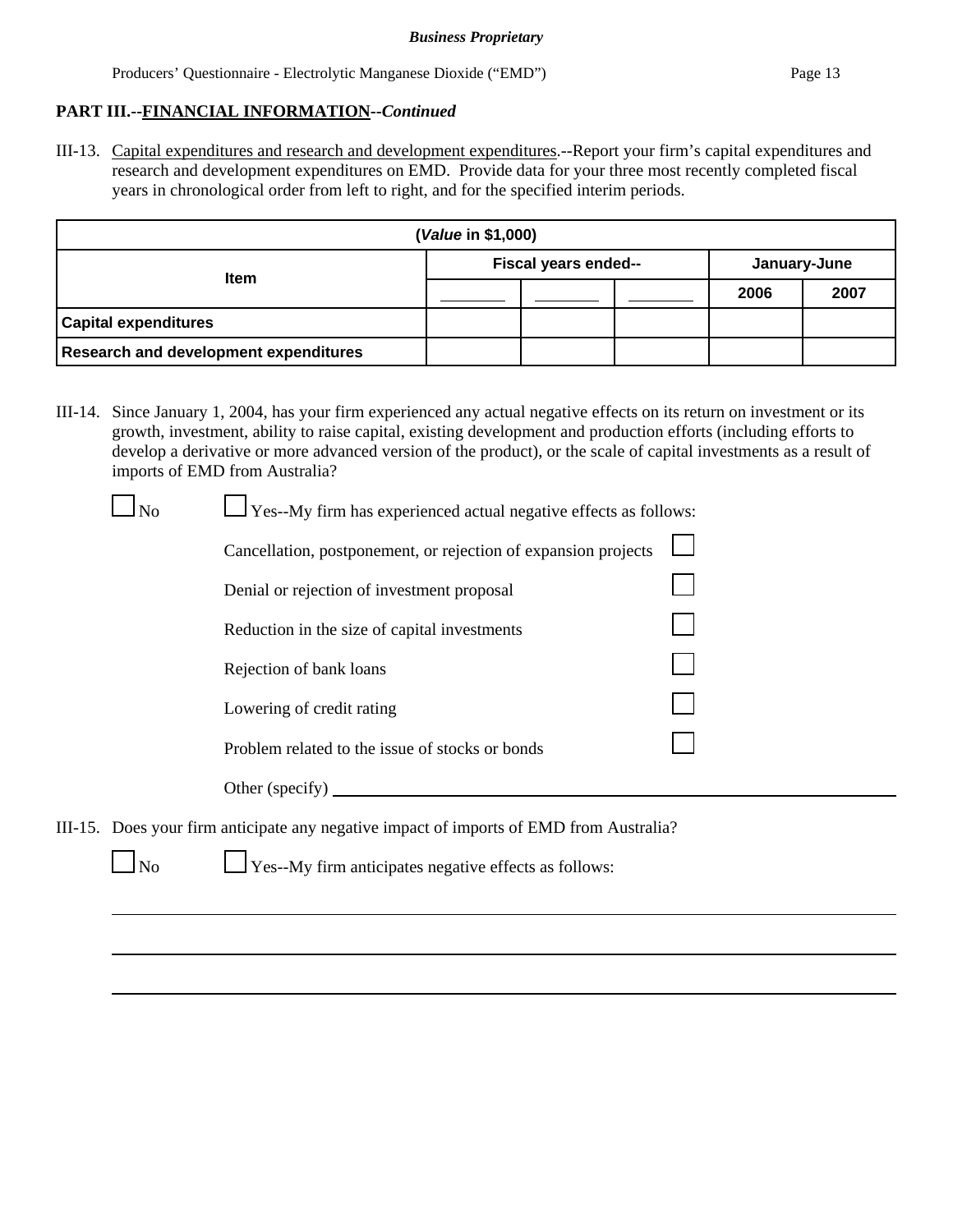Producers' Questionnaire - Electrolytic Manganese Dioxide ("EMD") Page 14

III-16. Since January 1, 2004, has your firm experienced any actual negative effects on its return on investment or its growth, investment, ability to raise capital, existing development and production efforts (including efforts to develop a derivative or more advanced version of the product), or the scale of capital investments as a result of imports of EMD from China?

| No             | $\sqrt{1 + 2}$ Yes--My firm has experienced actual negative effects as follows:     |  |
|----------------|-------------------------------------------------------------------------------------|--|
|                | Cancellation, postponement, or rejection of expansion projects                      |  |
|                | Denial or rejection of investment proposal                                          |  |
|                | Reduction in the size of capital investments                                        |  |
|                | Rejection of bank loans                                                             |  |
|                | Lowering of credit rating                                                           |  |
|                | Problem related to the issue of stocks or bonds                                     |  |
|                | Other (specify)                                                                     |  |
|                | III-17. Does your firm anticipate any negative impact of imports of EMD from China? |  |
| N <sub>o</sub> | $\Gamma$ Yes--My firm anticipates negative effects as follows:                      |  |
|                |                                                                                     |  |
|                |                                                                                     |  |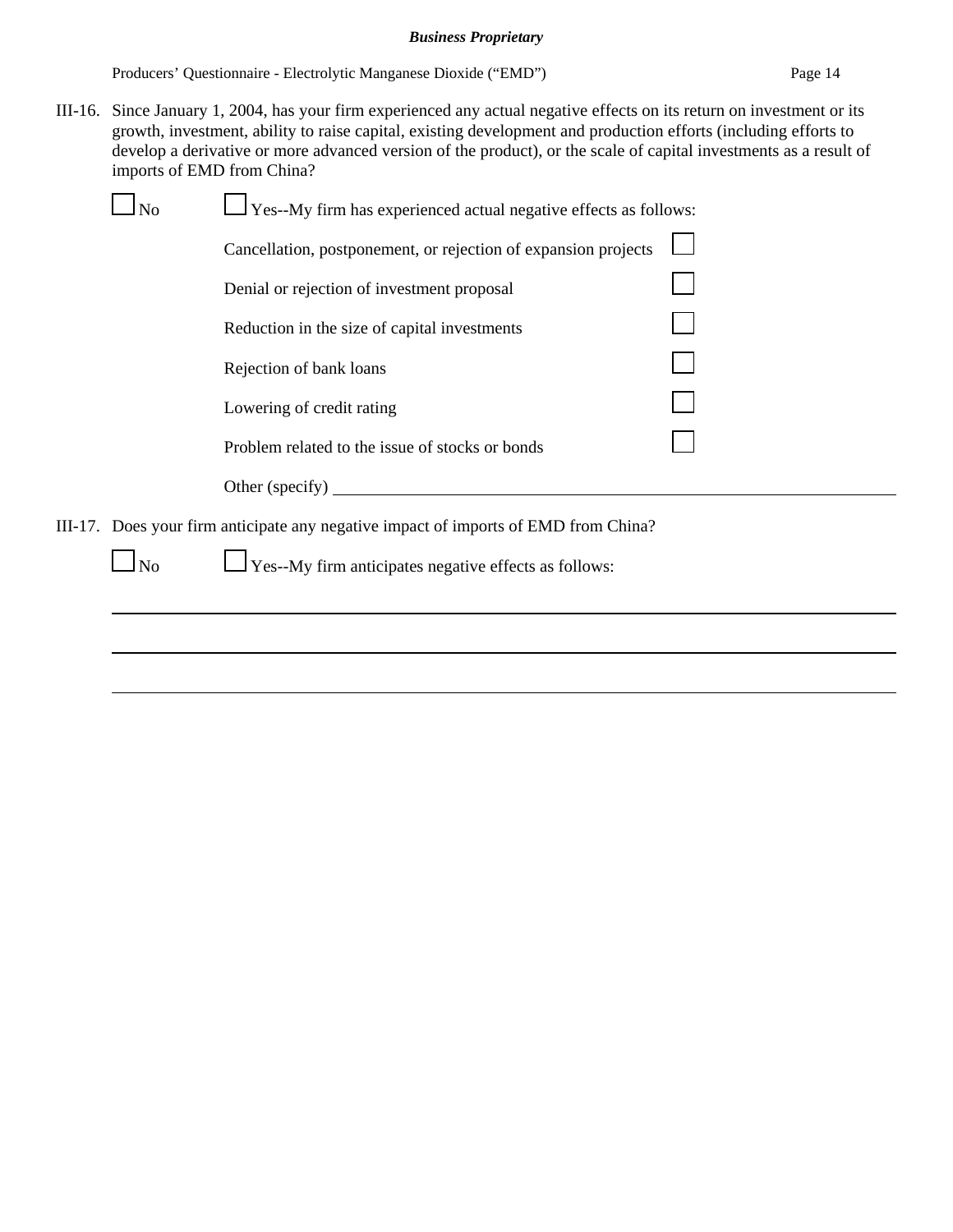## **PART IV.--PRICING AND RELATED INFORMATION**

Further information on this part of the questionnaire can be obtained from Gerry Benedick (202-205-3244).

IV-1. Who should be contacted regarding the requested pricing and related information?

Company contact:

Name and title

Phone No. **E**-mail address

## **Section IV-A.1–QUARTERLY SELLING PRICE DATA**

This section requests quarterly selling price and quantity data concerning your firm's U.S. commercial shipments of its U.S.-produced EMD to U.S. battery producers *unrelated to your firm* of the following product during January 2004-June 2007:

*Product 1***.--Standard alkaline grade electrolytic manganese dioxide in powder form.** 

**Please note that total dollar values should be your f.o.b., U.S. point of shipment and should not include U.S.-inland transportation costs to your U.S. battery producer customers. For any sales that were on a delivered basis, deduct from the delivered price any U.S.-inland freight and shipping charges from your U.S. shipping point to your customers and report the resulting effective f.o.b. U.S. point of shipment value (***do not report transactions where you cannot report values, either actual or adjusted, on a f.o.b. U.S. point of shipment basis***). Total dollar values should reflect the FINAL NET amount paid to you (i.e., should be net of all deductions for discounts, rebates, etc.). See instruction booklet.**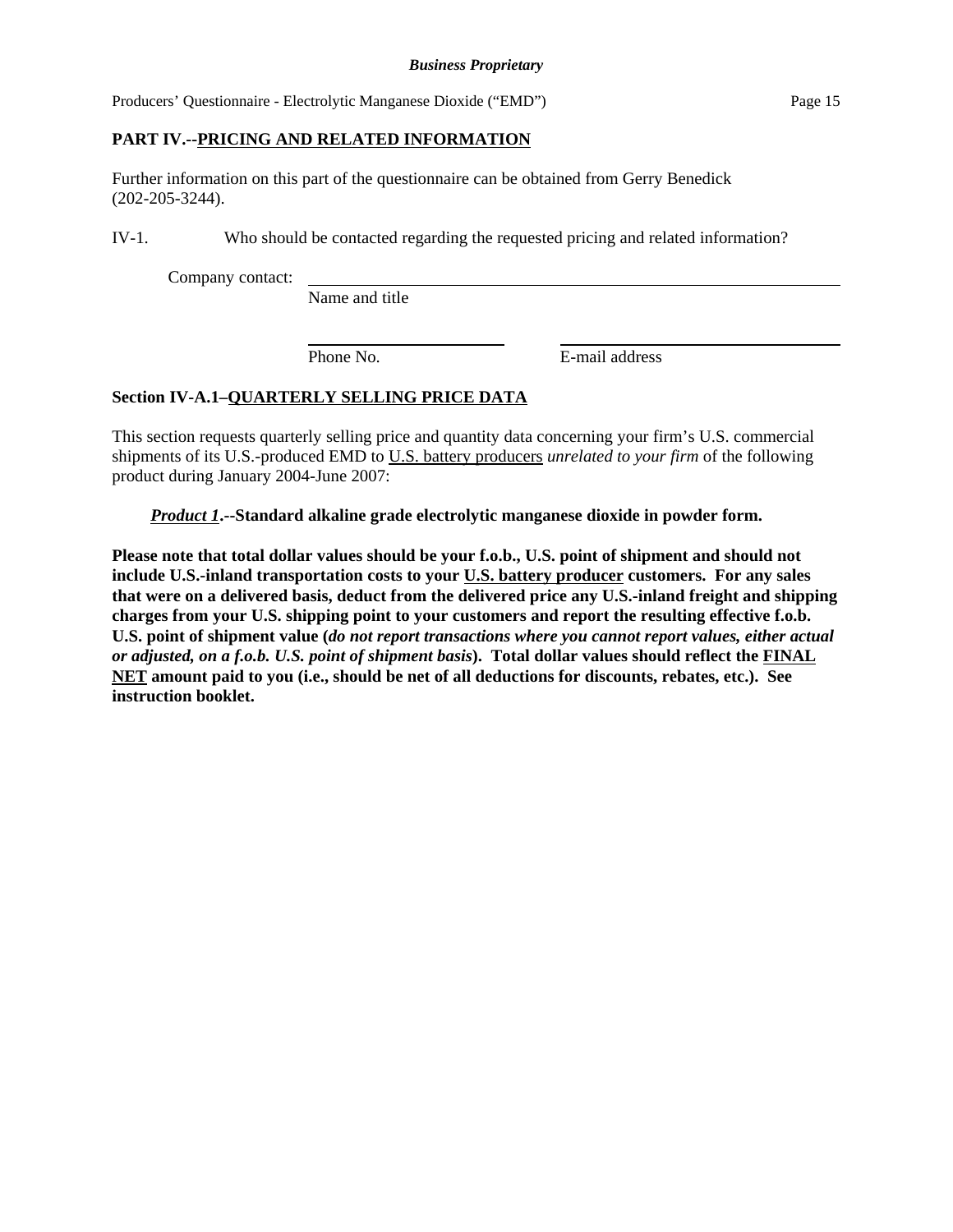# **Section IV-A.1–QUARTERLY SELLING PRICE DATA--***Continued*

| (Quantity in pounds, value in dollars) |          |                    |
|----------------------------------------|----------|--------------------|
| <b>Period of shipment</b>              | Quantity | Value <sup>1</sup> |
| 2004:                                  |          |                    |
| January-March                          |          |                    |
| April-June                             |          |                    |
| July-September                         |          |                    |
| October-December                       |          |                    |
| 2005:                                  |          |                    |
| January-March                          |          |                    |
| April-June                             |          |                    |
| July-September                         |          |                    |
| October-December                       |          |                    |
| 2006:                                  |          |                    |
| January-March                          |          |                    |
| April-June                             |          |                    |
| July-September                         |          |                    |
| October-December                       |          |                    |
| 2007:                                  |          |                    |
| January-March                          |          |                    |
| April-June                             |          |                    |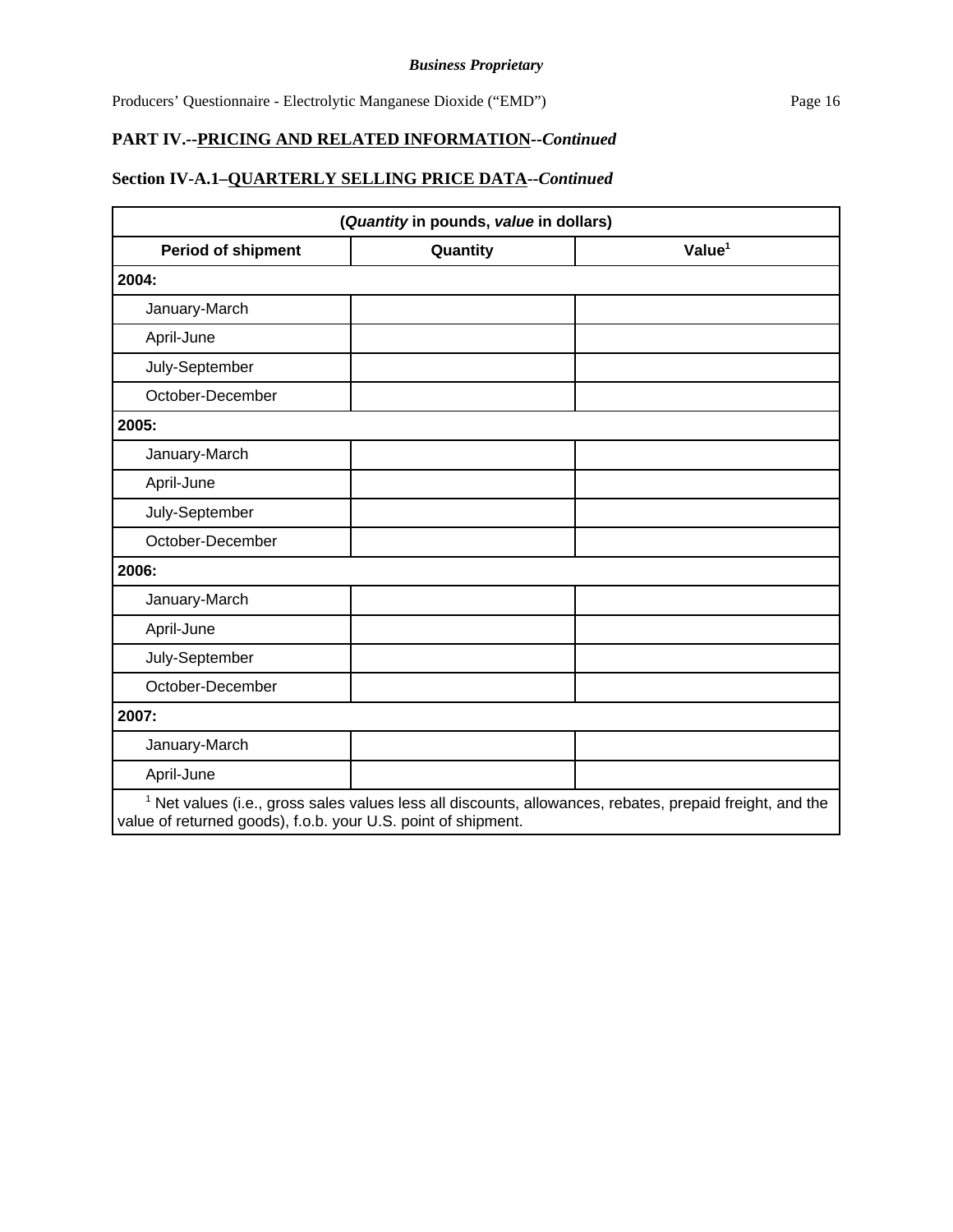## **Section IV-A.2–BID-PRICE SALES INFORMATION**

IV-A.2-1 Please identify below your top 10 U.S. customers (in descending order) to which you sold your U.S.-produced product 1 on a bid basis during January 2004-June 2007. For each firm indicate whether it was an end user, distributor, retailer, or other type (specify) of purchaser of product 1, and identify the intended use(s) of product 1, if known, for each purchaser.

|     | Purchaser name | Type of purchaser | Intended use(s) of product 1 |
|-----|----------------|-------------------|------------------------------|
| 1.  |                |                   |                              |
| 2.  |                |                   |                              |
| 3.  |                |                   |                              |
| 4.  |                |                   |                              |
| 5.  |                |                   |                              |
| 6.  |                |                   |                              |
| 7.  |                |                   |                              |
| 8.  |                |                   |                              |
| 9.  |                |                   |                              |
| 10. |                |                   |                              |

IV-A.2.-2 When your firm submitted bid prices for its U.S.-produced product 1 to U.S. purchasers during January 2004-June 2007, how frequently did the bid prices and quantities apply to:

Only a single U.S. plant for each purchaser\_\_\_\_\_\_\_\_\_\_\_\_\_\_\_\_\_\_\_\_\_\_\_\_

Multiple U.S. plants for each purchaser\_\_\_\_\_\_\_\_\_\_\_\_\_\_\_\_\_\_\_\_\_\_\_\_\_\_\_

U.S. and offshore plants for each purchaser\_\_\_\_\_\_\_\_\_\_\_\_\_\_\_\_\_\_\_\_\_\_\_\_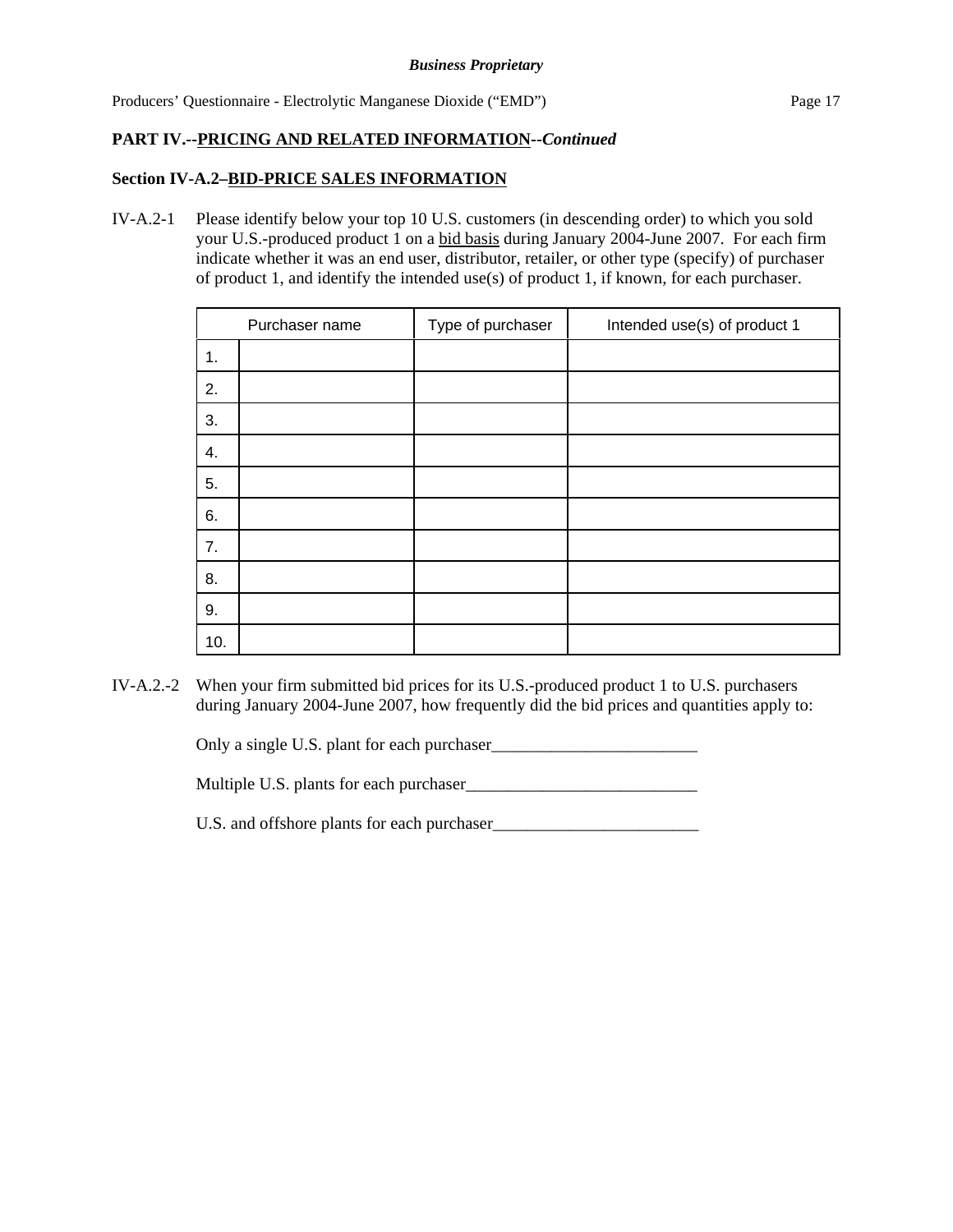| Producers' Questionnaire - Electrolytic Manganese Dioxide ("EMD") | Page 18 |
|-------------------------------------------------------------------|---------|
|                                                                   |         |
|                                                                   |         |

# **Section IV-A.2–BID-PRICE SALES INFORMATION**

| $IV-A.2-3$ | a) Is your firm required to be qualified as a supplier of its U.S.-produced product 1 to its U.S.<br>customers?                                                                       |
|------------|---------------------------------------------------------------------------------------------------------------------------------------------------------------------------------------|
|            | $\Box$ No<br>$\Box$ Yes                                                                                                                                                               |
|            | b) Does your firm need to separately qualify as a supplier of its U.S.-produced product 1 to<br>each of multiple U.S. plant locations of each of its U.S. customers?                  |
|            | $\Box$ Yes $\Box$ No<br>If yes, please explain below.                                                                                                                                 |
|            |                                                                                                                                                                                       |
|            |                                                                                                                                                                                       |
|            | c) If your firm is qualified as a supplier of its U.S.-produced product 1 to its customers' U.S.<br>plants, does this qualification extend to overseas facilities of these customers? |
|            | $\Box$ Yes<br>$\Box$ No<br>If no, please explain.                                                                                                                                     |
|            |                                                                                                                                                                                       |
|            |                                                                                                                                                                                       |
| $IV-A.2-4$ | Please explain below the bid process for your firm's U.S.-produced product 1 as it applied to<br>your U.S. customers during January 2004-June 2007.                                   |
|            |                                                                                                                                                                                       |
|            |                                                                                                                                                                                       |
|            |                                                                                                                                                                                       |
|            |                                                                                                                                                                                       |
|            |                                                                                                                                                                                       |
|            |                                                                                                                                                                                       |
|            |                                                                                                                                                                                       |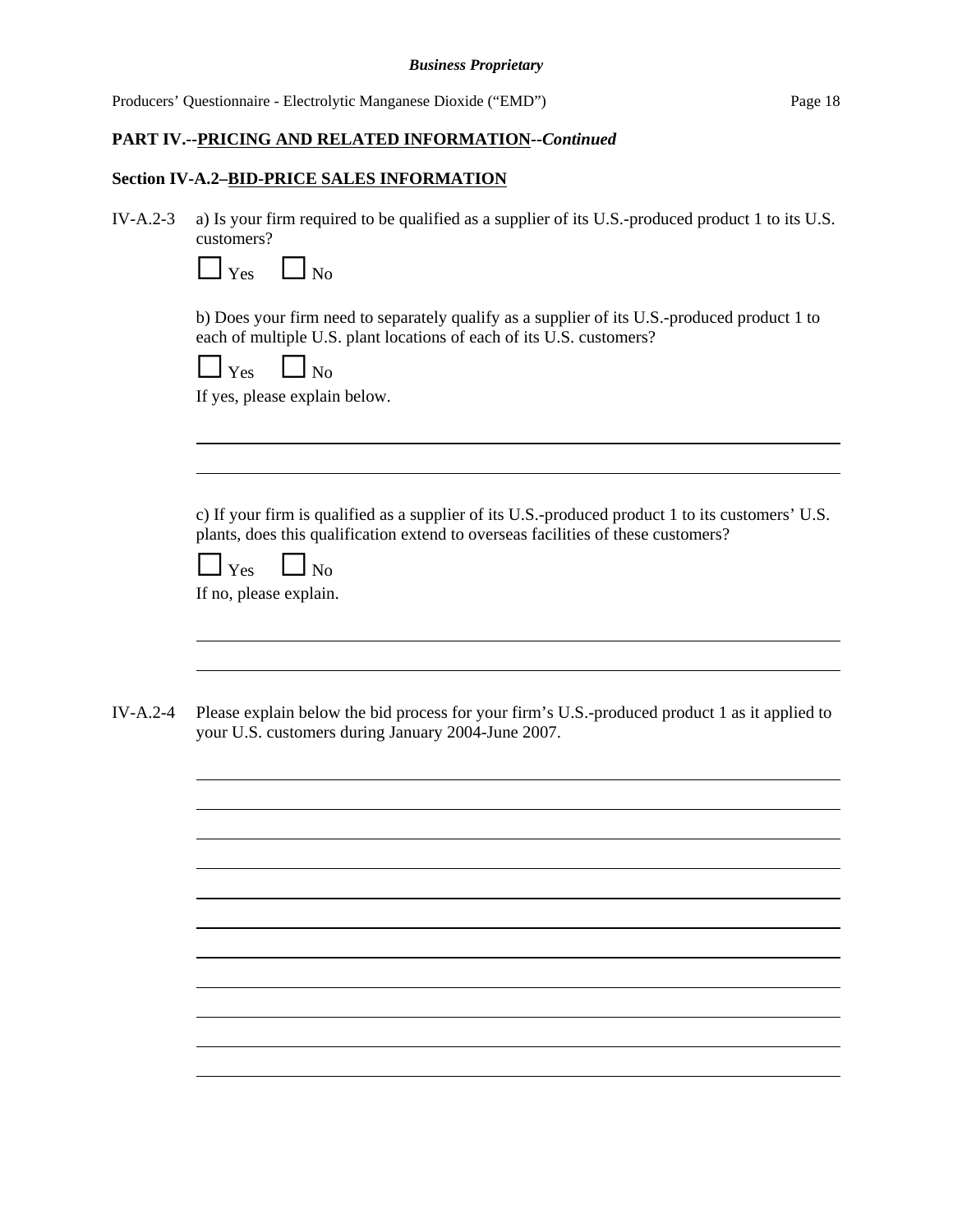## **PART IV.--PRICING AND RELATED INFORMATION--***Continued*

## **Section IV-B.–PRICE-RELATED QUESTIONS**

Unless otherwise instructed, please answer all questions in the rest of part IV based on your firm's total U.S. sales of its U.S.-produced EMD to all U.S. customers during January 2004-June 2007. If your responses differ by sales to different types of U.S. customers (distributors, end users, or types of end users) or by product specifications of the EMD that you produce domestically, please explain in the margin or attach a separate response. **Please respond fully to the questions and attach additional pages of discussion as needed; identify attached responses with the question number.**

IV-B-1. Please estimate below the share of your firm's total U.S. commercial shipment quantity of its U.S.-produced EMD during 2006 that was on a (1) long-term basis (multiple deliveries for more than 12 months after the sales agreement), (2) short-term basis (multiple deliveries up to and including 12 months), and (3) spot sales basis (usually one-time delivery, within 30 days of the sales agreement). The three different sales bases include both written contracts and verbal agreements.

| Type of Sale: | Share of U.S. commercial shipments (percent) |
|---------------|----------------------------------------------|
| Long-term     |                                              |
| Short-term    |                                              |
| Spot sales    |                                              |

- IV-B-2. Please discuss the following provisions of your U.S. sales on a typical long-term basis that involved your U.S.-produced EMD.
	- (a) What is the average duration of a contract?
	- (b) Can prices be renegotiated during the contract period?
	- (c) Does the contract fix quantity, price, or both?
	- (d) Does the contract have a meet-or-release provision?
- IV-B-3. Please discuss the following provisions of your U.S. sales on a typical short-term basis that involved your U.S.-produced EMD.
	- (a) What is the average duration of a contract?
	- (b) Can prices be renegotiated during the contract period?
	- (c) Does the contract fix quantity, price, or both?
	- (d) Does the contract have a meet-or-release provision?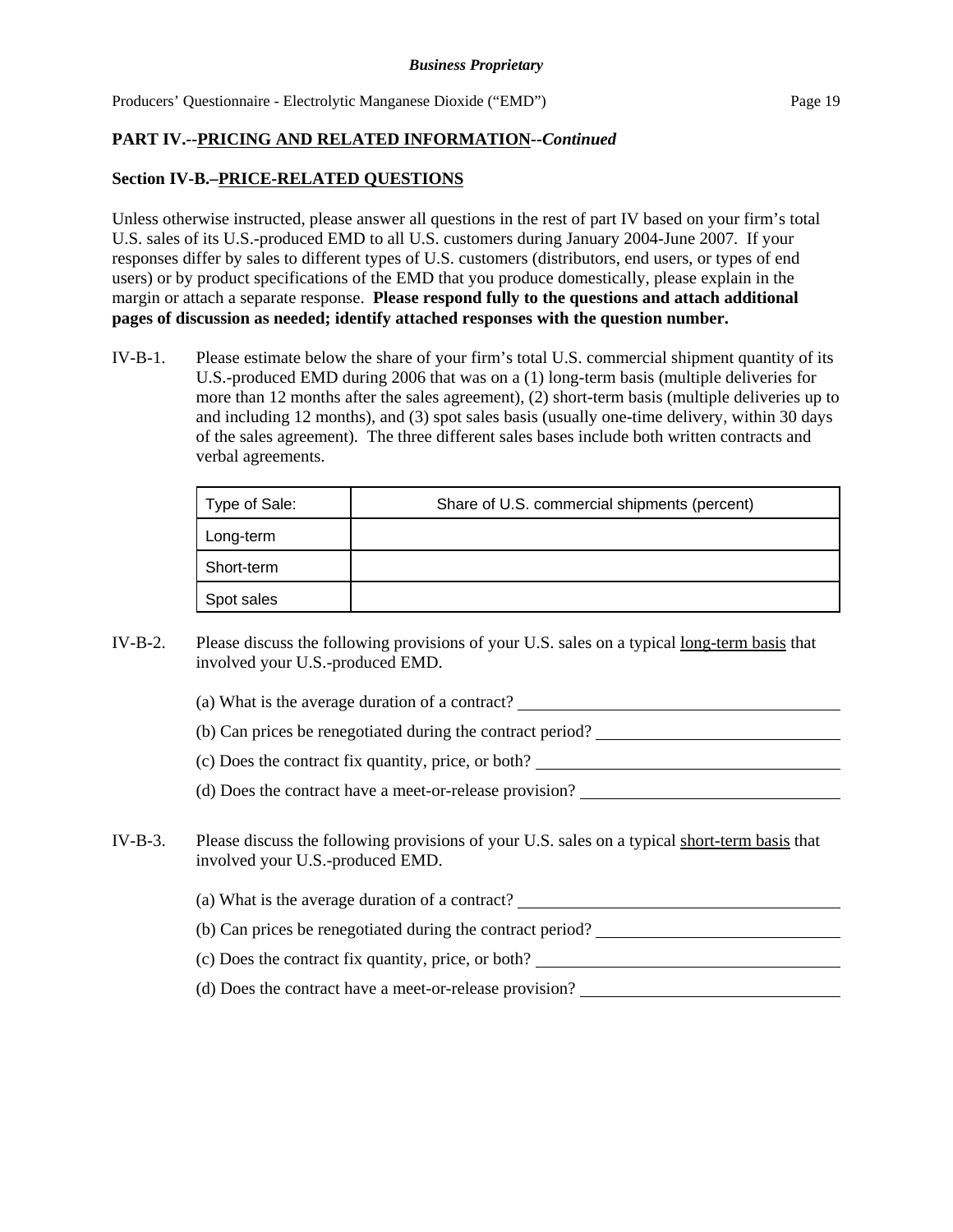## **Section IV-B.–PRICE-RELATED QUESTIONS–***Continued*

IV-B-4. Please describe below how your firm determines the prices that it charges for long-term and short-term sales of EMD to its U.S. customers (e.g., negotiate prices for each transaction, the role of quantity sold in arriving at prices, prices set by your price lists, use of follow-up price quotes, sell EMD bundled with other products you produce, etc.). If your firm uses/issues price lists, please enclose a copy of the most recent price list, if possible, with your submission; if your price list is large, please submit sample pages. Note if the price list differs by type of customer. Long-term: Short-term: 2008. The contract of the state of the state of the state of the state of the state of the state of the state of the state of the state of the state of the state of the state of the state of the state of the st IV-B-5. Please explain how your firm establishes prices for sales of its U.S.-produced EMD on a spot basis. IV-B-6. What were the typical payment terms required by your firm on sales of its U.S.-produced EMD shipped to U.S. customers during January 2004-June 2007 (e.g., 2/10 net 30 days, net 30 days, etc.) ? IV-B-7. a) On what basis does your firm typically quote prices of its U.S.-produced EMD to its U.S. customers: f.o.b. plant/warehouse \_\_\_\_ or delivered \_\_\_\_\_ ? (Check one) b) If f.o.b., do your customers typically arrange the freight \_\_\_\_ or does your firm arrange the freight ? (Check one) c) If your firm arranges freight on its f.o.b. sales, does it typically prepay the freight \_\_\_\_ or send the products freight collect  $\qquad$  ? (Check one)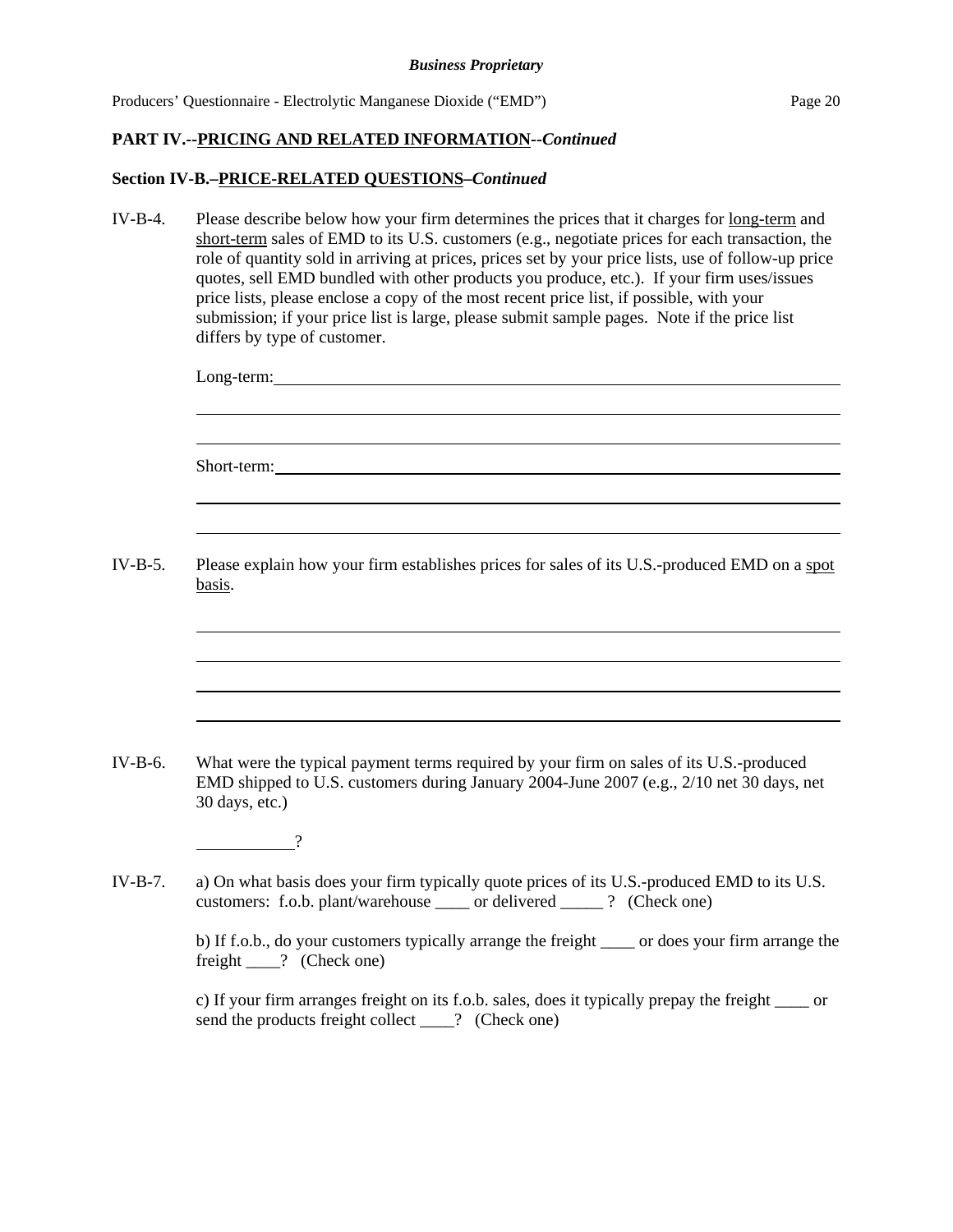## **PART IV.--PRICING AND RELATED INFORMATION--***Continued*

## **Section IV-B.–PRICE-RELATED QUESTIONS–***Continued*

IV-B-8. Please describe terms of your firm's discount policy, if any (quantity discounts per shipment, annual total volume (quantity or value) based discounts, etc.), on U.S. sales of its U.S. produced EMD during January 2004-June 2007. Do not include any payment discounts covered in question IV-B-6.

IV-B-9. *Report below for your firm's U.S. shipments, during January 2004-June 2007, of its U.S. produced EMD.*

> a) What was the approximate percentage of the total delivered cost of your firm's EMD that was accounted for by U.S. inland transportation costs? \_\_\_\_\_ percent.

b) Who generally arranged the transportation to your customers' locations? Your firm or purchaser (check one).

c) What was the approximate percentage of your sales that occurred within 100 miles of your storage or production facility? percent. 101 to 1,000 miles? percent. Over 1,000 miles? percent.

IV-B-10. What was the geographic market area in the United States served by your firm's U.S. produced EMD during January 2004-June 2007?

| $\Box$ Northeast $\Box$ Mid-Atlantic $\Box$ Midwest $\Box$ Southeast       |  |
|----------------------------------------------------------------------------|--|
| $\Box$ Southwest $\Box$ Rocky Mountains $\Box$ West Coast $\Box$ Northwest |  |
| National Other (describe) 1996                                             |  |
|                                                                            |  |

Note any changes in your U.S. market area since January 2004.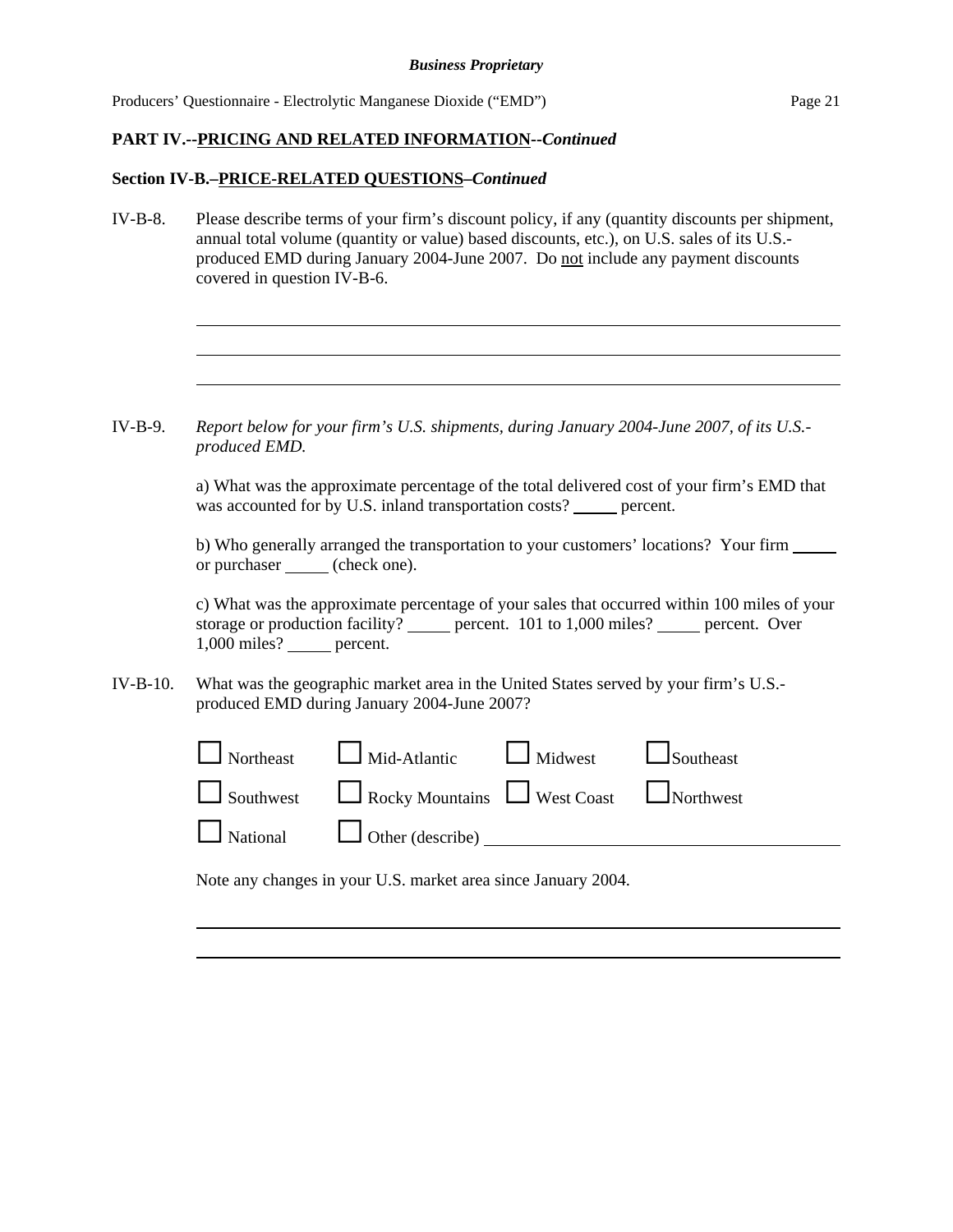## **PART IV.--PRICING AND RELATED INFORMATION--***Continued*

## **Section IV-B.–PRICE-RELATED QUESTIONS–***Continued*

IV-B-11. a) What was the average lead time (in days) between your customers' orders and the date of delivery for your firm's 2006 U.S. commercial shipments of its U.S.-produced EMD from its inventory and, if applicable, directly from its U.S. production? Also report the percentage share of your 2006 U.S. shipments that were from inventory and directly from your U.S. production.

| <b>Source</b>          | Share of 2006 U.S. commercial<br>shipments quantity | <b>Lead time</b> |
|------------------------|-----------------------------------------------------|------------------|
| From inventory         |                                                     |                  |
| Direct from production |                                                     |                  |
| Total                  | 100%                                                |                  |

b) Have the average lead times changed since January 2004? Yes \_\_\_\_ No \_\_\_\_ (Check one) If yes, note dates of any changes and explain how and why lead times changed and the significance it had on your ability to compete with the subject imported EMD from Australia and China (respond separately for lead times from inventory and direct from production).

IV-B-12. Does your firm sell its U.S.-produced EMD over the internet?

 $\Box$  No  $\Box$  Yes

If yes–

Please describe below, noting the estimated share of your firm's total U.S. commercial shipment quantity in 2006 of its U.S.-produced EMD that was accounted for by internet sales.

IV-B-13. Have there been any significant changes in the product range or marketing of EMD in the United States since January 2004?

| $\Box$ No | Yes--Please describe below any such changes, the time periods any                                                        |
|-----------|--------------------------------------------------------------------------------------------------------------------------|
|           | such changes occurred, and the impact such changes had on U.S. sales<br>prices and quantities of your U.S.-produced EMD. |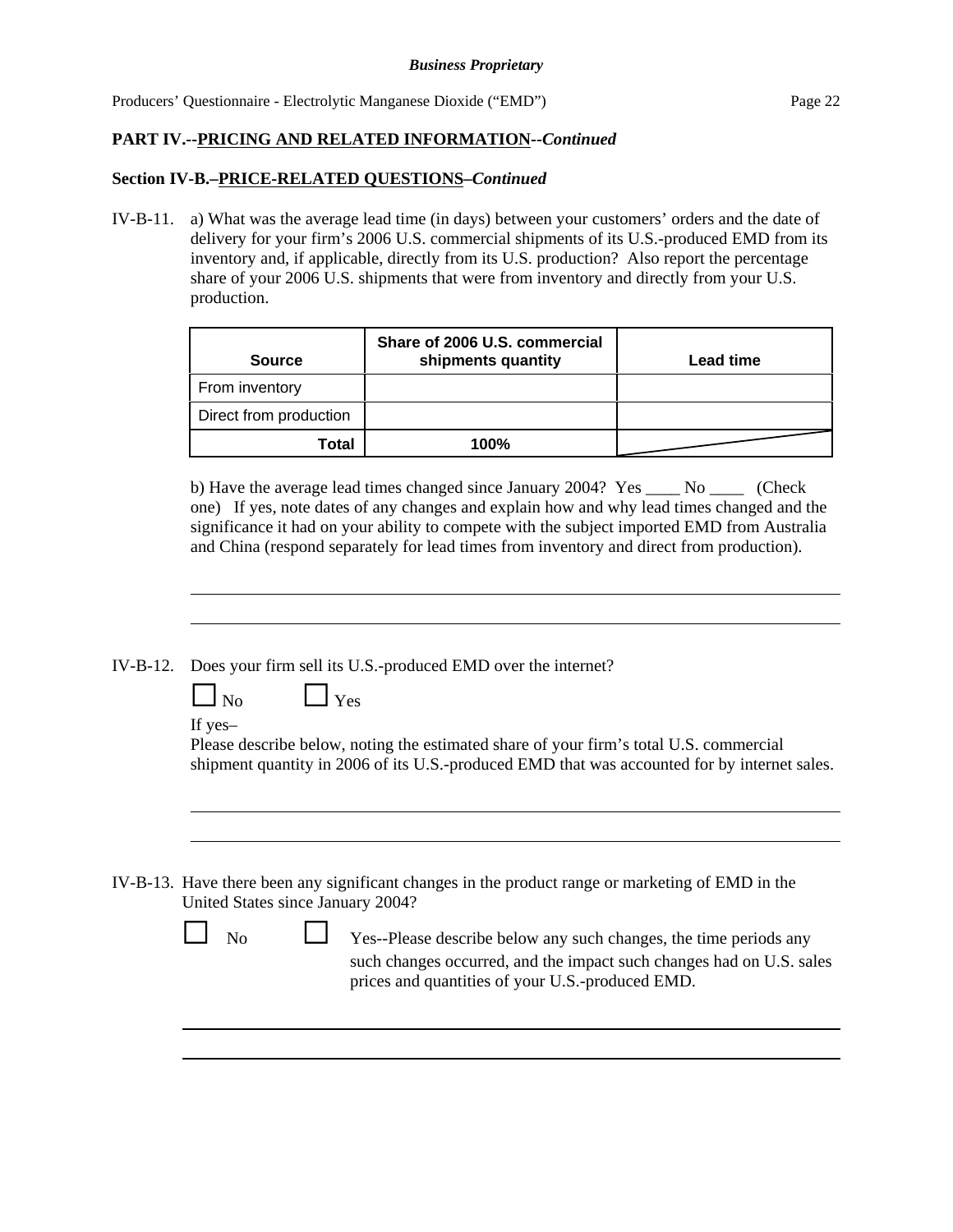## **PART IV.--PRICING AND RELATED INFORMATION--***Continued*

## **Section IV-B.–PRICE-RELATED QUESTIONS–***Continued*

IV-B-14. Based on your two largest sales of your U.S.-produced EMD to domestic customers during January 2004-June 2007, identify, to the extent possible, the principal end-use product associated with each sale and the percentage share of the total cost to produce the end product accounted for by EMD.

| End use product | Share of total cost accounted for by EMD (percent) |
|-----------------|----------------------------------------------------|
|                 |                                                    |

IV-B-15. a) Specify for your firm's U.S. production of EMD during 2006 the approximate percentage share of its total U.S. production costs that was variable and the share that was fixed; also, identify the specific costs that you consider variable and consider fixed.

| Variable costs: |  |  |  |  |
|-----------------|--|--|--|--|
|                 |  |  |  |  |
| Fixed costs:    |  |  |  |  |
|                 |  |  |  |  |

 b) Please identify below the top two raw material inputs (by value) in your firm's U.S. production of EMD during 2006 and estimate the percentage share of your total production costs in 2006 accounted for by each of these inputs.

| Top raw material inputs | Share of total cost accounted for by these inputs (percent) |  |
|-------------------------|-------------------------------------------------------------|--|
|                         |                                                             |  |

 c) For each of the top raw material inputs cited above, please explain (1) how and to what extent your purchase prices of these inputs changed during January 2004-June 2007, (2) whether you purchase these inputs on a spot or contract basis (identify the contract period of any such purchases), and (3) explain whether your selling prices of EMD enabled your firm to recover any increases in the price of these inputs during January 2004-June 2007.

1. Raw material input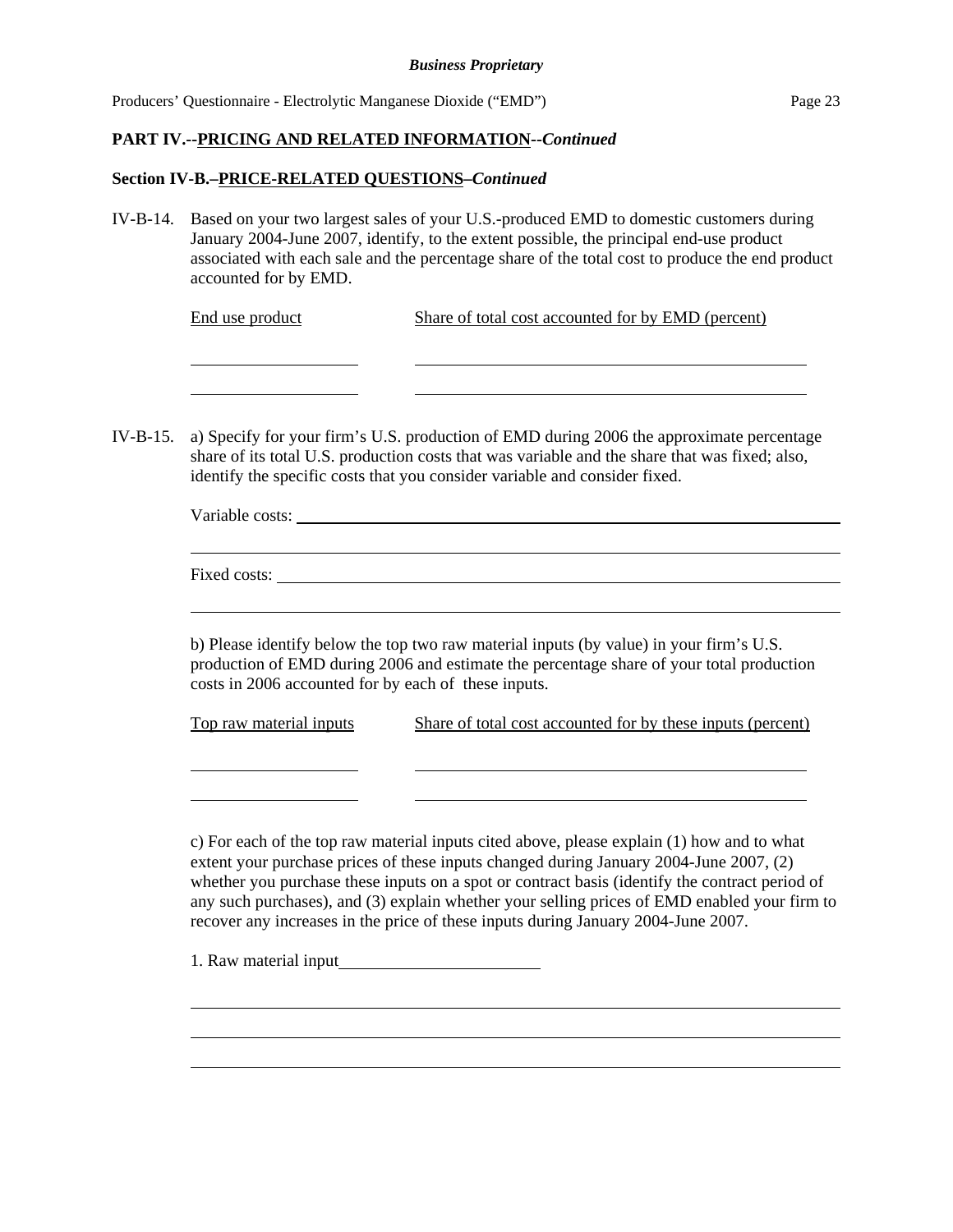|            | <b>Business Proprietary</b>                                                                                                                                                                            |         |
|------------|--------------------------------------------------------------------------------------------------------------------------------------------------------------------------------------------------------|---------|
|            | Producers' Questionnaire - Electrolytic Manganese Dioxide ("EMD")                                                                                                                                      | Page 24 |
|            | PART IV.--PRICING AND RELATED INFORMATION--Continued                                                                                                                                                   |         |
|            | Section IV-B.-PRICE-RELATED QUESTIONS-Continued                                                                                                                                                        |         |
|            | IV-B-15. Continued                                                                                                                                                                                     |         |
|            | 2. Raw material input                                                                                                                                                                                  |         |
|            |                                                                                                                                                                                                        |         |
|            |                                                                                                                                                                                                        |         |
| $IV-B-16.$ | How has the demand for EMD in the United States and outside the United States, if known,<br>changed since January 1, 2004? What principal factors affected any changes in demand?<br>a) United States: |         |
|            | Unchanged <b>L</b> Decreased <b>L</b> Fluctuated<br>$\Box$ Increased                                                                                                                                   |         |
|            |                                                                                                                                                                                                        |         |
|            |                                                                                                                                                                                                        |         |
|            |                                                                                                                                                                                                        |         |
|            | b) Outside the United States: (Specify below the countries/areas that you refer to outside of<br>the United States)                                                                                    |         |
|            | $\Box$ Increased $\Box$ Unchanged<br>Decreased <u>I</u> Fluctuated                                                                                                                                     |         |
|            |                                                                                                                                                                                                        |         |
|            |                                                                                                                                                                                                        |         |
|            |                                                                                                                                                                                                        |         |
|            |                                                                                                                                                                                                        |         |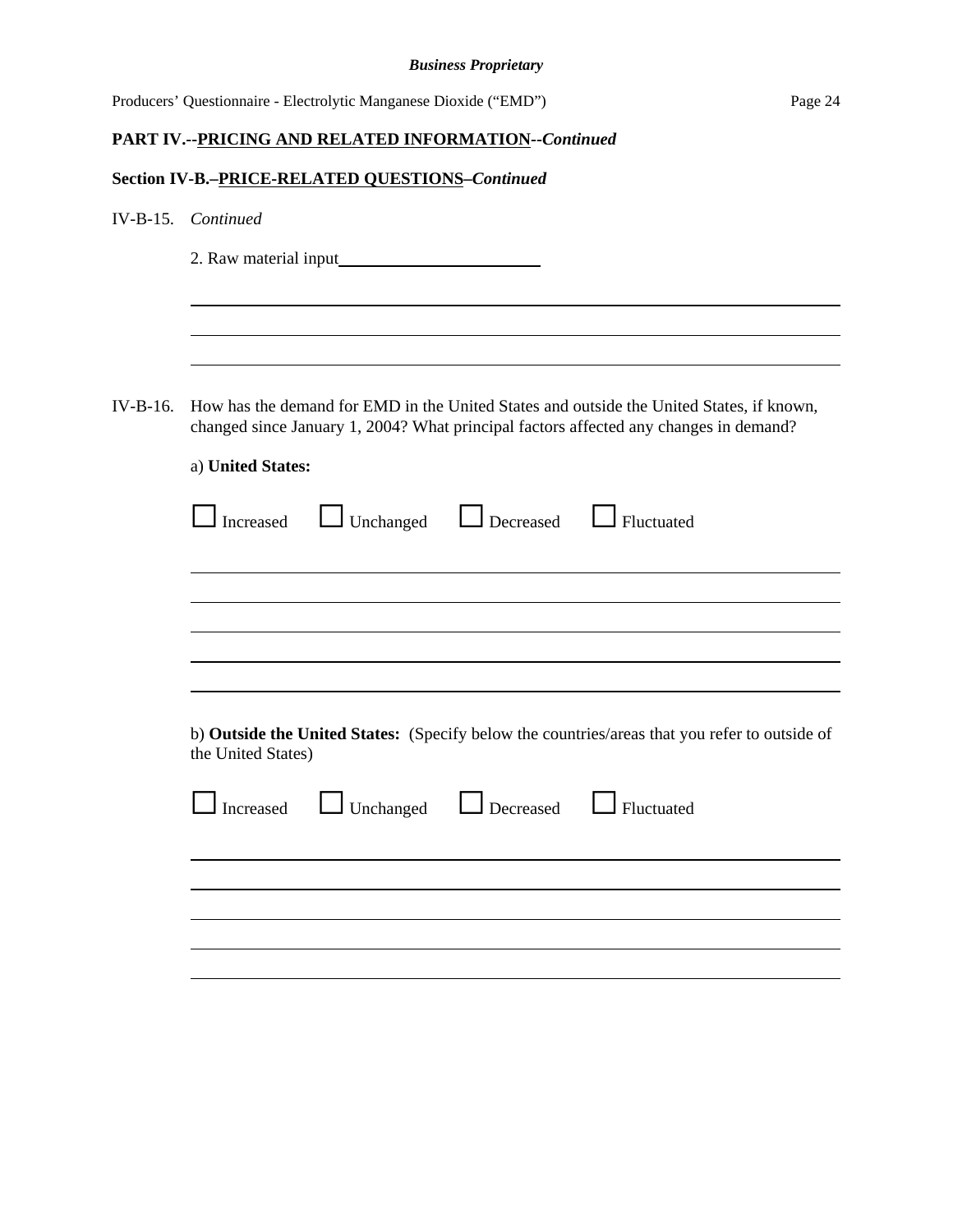## **PART IV.--PRICING AND RELATED INFORMATION--***Continued*

## **Section IV-B.–PRICE-RELATED QUESTIONS–***Continued*

*Substitution in demand refers to products that can, based on market price considerations and consumer /industrial user preferences/technical requirements, reasonably be expected to substitute for each other when the price of one product changes vis-a-vis the price of the other product–some consumers/ industrial users may require greater price changes than others before they switch among the alternative products.*

## *Discuss substitution in demand in the U.S. market between EMD and alternative products in the following question.*

IV-B-17. a) Please list in descending order of importance the top two products that may substitute for EMD, or vice-a-versa, in the U.S. market, based on your firm's experience during January 2004-June 2007, and show the type of EMD product for which each alternative product is the most probable substitute.

1.

2.

b) For each possible substitute product-pair listed, please note the most likely principal application(s)/end-use product(s) in which they may substitute for each other.

1. 2.

c) To what extent do changes in the relative prices of the substitute product-pairs affect the price or quantity of the EMD product? What is the time lag for any such impact and does this vary by type of EMD or final end-use?

1.

2.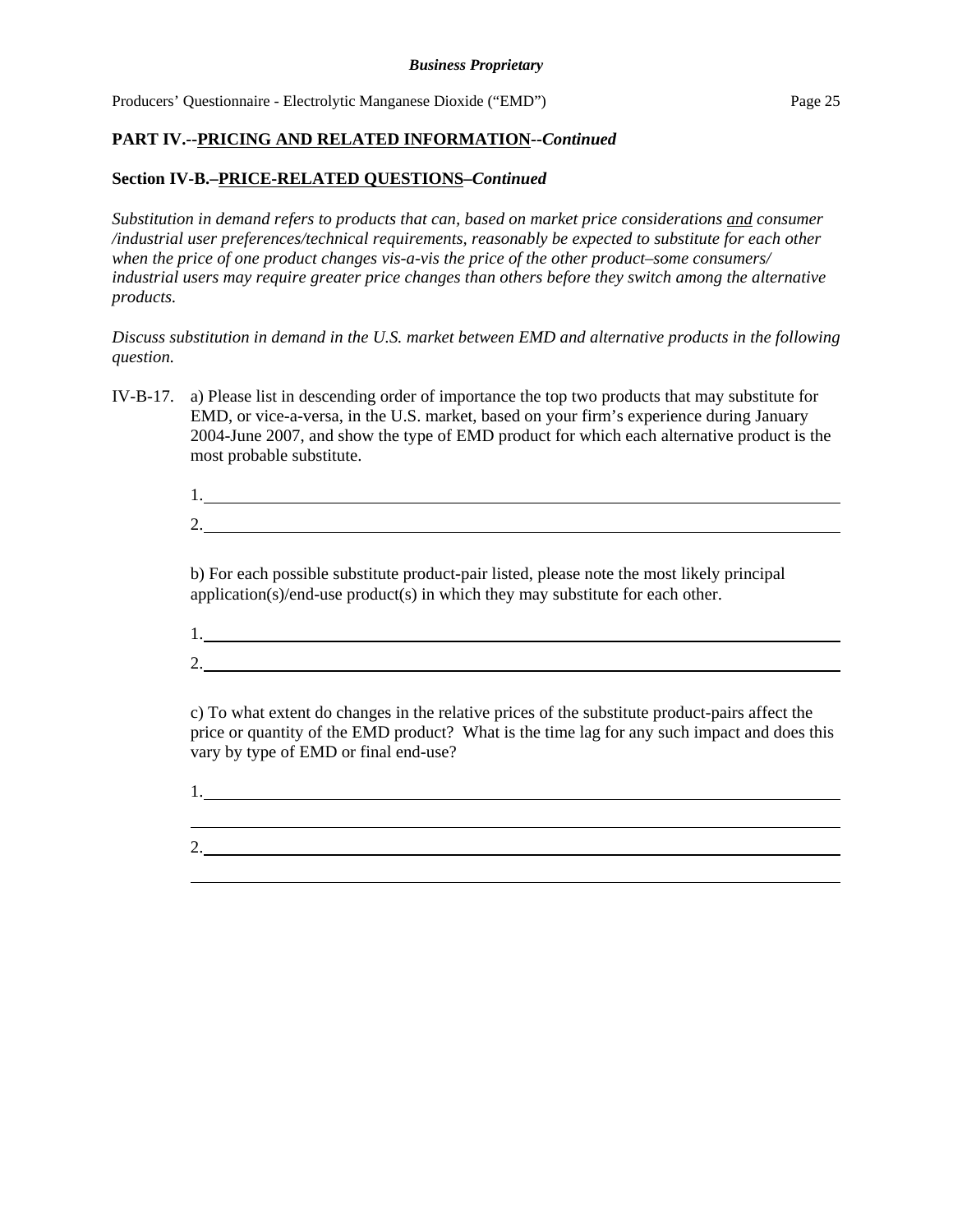## **PART IV.--PRICING AND RELATED INFORMATION--***Continued*

## **Section IV-B.–PRICE-RELATED QUESTIONS–***Continued*

IV-B-18. Are all types of EMD produced in the United States, imported from Australia, China, and imported from other countries used interchangeably (i.e., can they physically be used in the same applications)? Please indicate below, using "A" to indicate that the products from a specified countrypair are *always* interchangeable, "F" to indicate that the products are *frequently* interchangeable,"S" to indicate that the products are *sometimes* interchangeable,"N" to indicate that the products are *never* interchangeable, and "0" to indicate *no familiarity* with products from a specified country-pair.<sup>1</sup>

| Country-pair                                                                                                  | <b>United States</b> | Australia | China | Japan | South Africa                                                                                                            | Other<br>countries |
|---------------------------------------------------------------------------------------------------------------|----------------------|-----------|-------|-------|-------------------------------------------------------------------------------------------------------------------------|--------------------|
| <b>United States</b>                                                                                          |                      |           |       |       |                                                                                                                         |                    |
| Australia                                                                                                     |                      |           |       |       |                                                                                                                         |                    |
| China                                                                                                         |                      |           |       |       |                                                                                                                         |                    |
| Japan                                                                                                         |                      |           |       |       |                                                                                                                         |                    |
| South Africa                                                                                                  |                      |           |       |       |                                                                                                                         |                    |
| that limit or preclude interchangeable use. Also, identify any "other" countries included in the comparisons. |                      |           |       |       | <sup>1</sup> For any country-pair producing EMD which is sometimes or never interchangeable, please explain the factors |                    |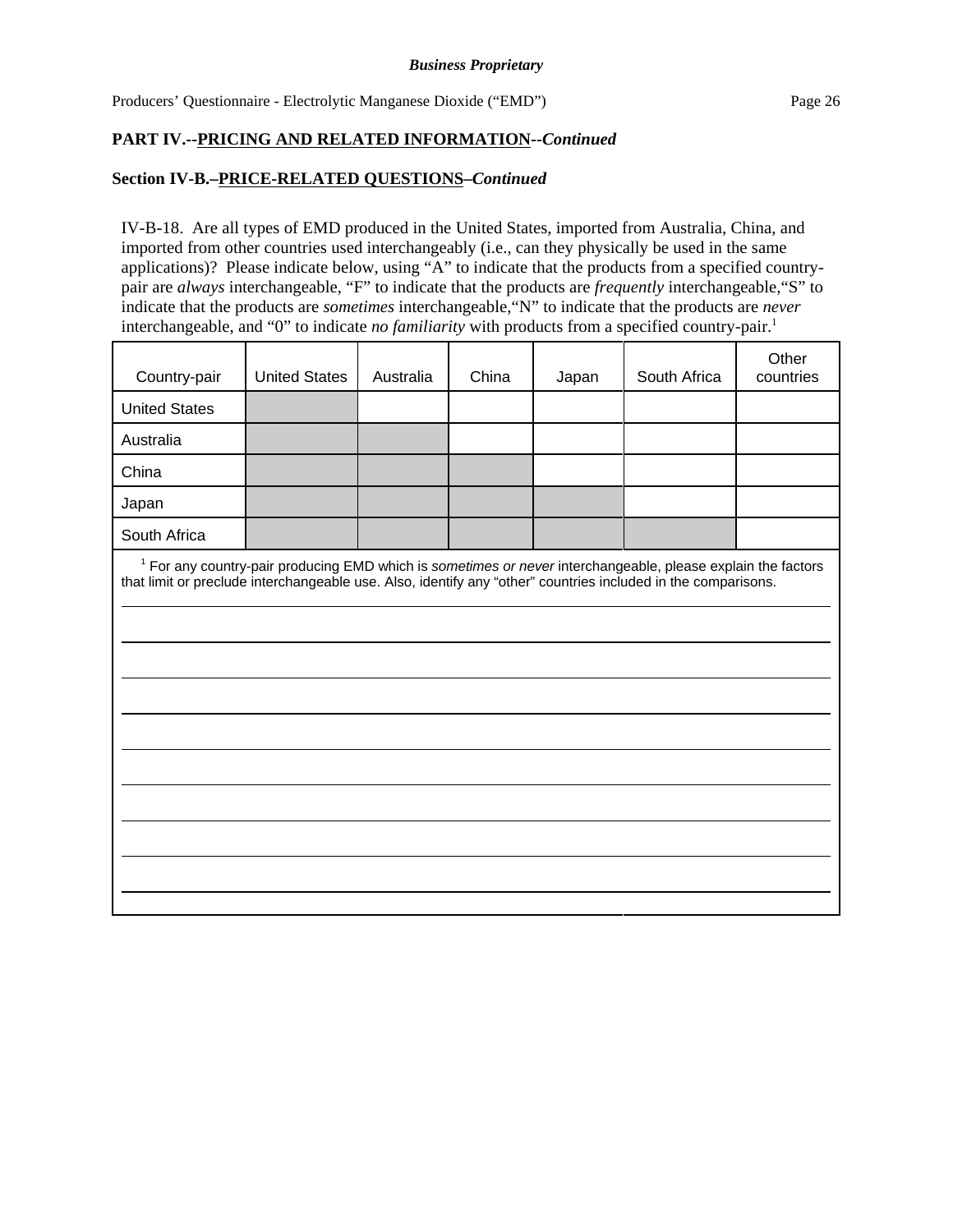## **PART IV.--PRICING AND RELATED INFORMATION--***Continued*

## **Section IV-B.–PRICE-RELATED QUESTIONS–***Continued*

IV-B-19. Are differences other than price (i.e., quality, availability, transportation network, product range, technical support, etc.) between EMD produced in the United States, imported from Australia, China, and imported from other countries a significant factor in your firm's sales of the U.S.-produced products? Please indicate below, using "A" to indicate that such differences are *always* significant, "F" to indicate that such differences are *frequently* significant,"S" to indicate that such differences are *sometimes* significant,"N" to indicate that such differences are *never* significant, and "0" to indicate *no familiarity* with products from a specified country-pair.<sup>1</sup>

| <b>United States</b> | Australia | China | Japan | South Africa | Other<br>countries                                                                                                                                                                                                                                                                                                                                     |
|----------------------|-----------|-------|-------|--------------|--------------------------------------------------------------------------------------------------------------------------------------------------------------------------------------------------------------------------------------------------------------------------------------------------------------------------------------------------------|
|                      |           |       |       |              |                                                                                                                                                                                                                                                                                                                                                        |
|                      |           |       |       |              |                                                                                                                                                                                                                                                                                                                                                        |
|                      |           |       |       |              |                                                                                                                                                                                                                                                                                                                                                        |
|                      |           |       |       |              |                                                                                                                                                                                                                                                                                                                                                        |
|                      |           |       |       |              |                                                                                                                                                                                                                                                                                                                                                        |
|                      |           |       |       |              |                                                                                                                                                                                                                                                                                                                                                        |
|                      |           |       |       |              | <sup>1</sup> For any country-pair for which factors other than price always or frequently are a significant factor in your<br>firm's sales of U.S.-produced EMD, identify the country-pair, the type of EMD, and report the advantages or<br>disadvantages imparted by such factors. Also, identify any "other" countries included in the comparisons. |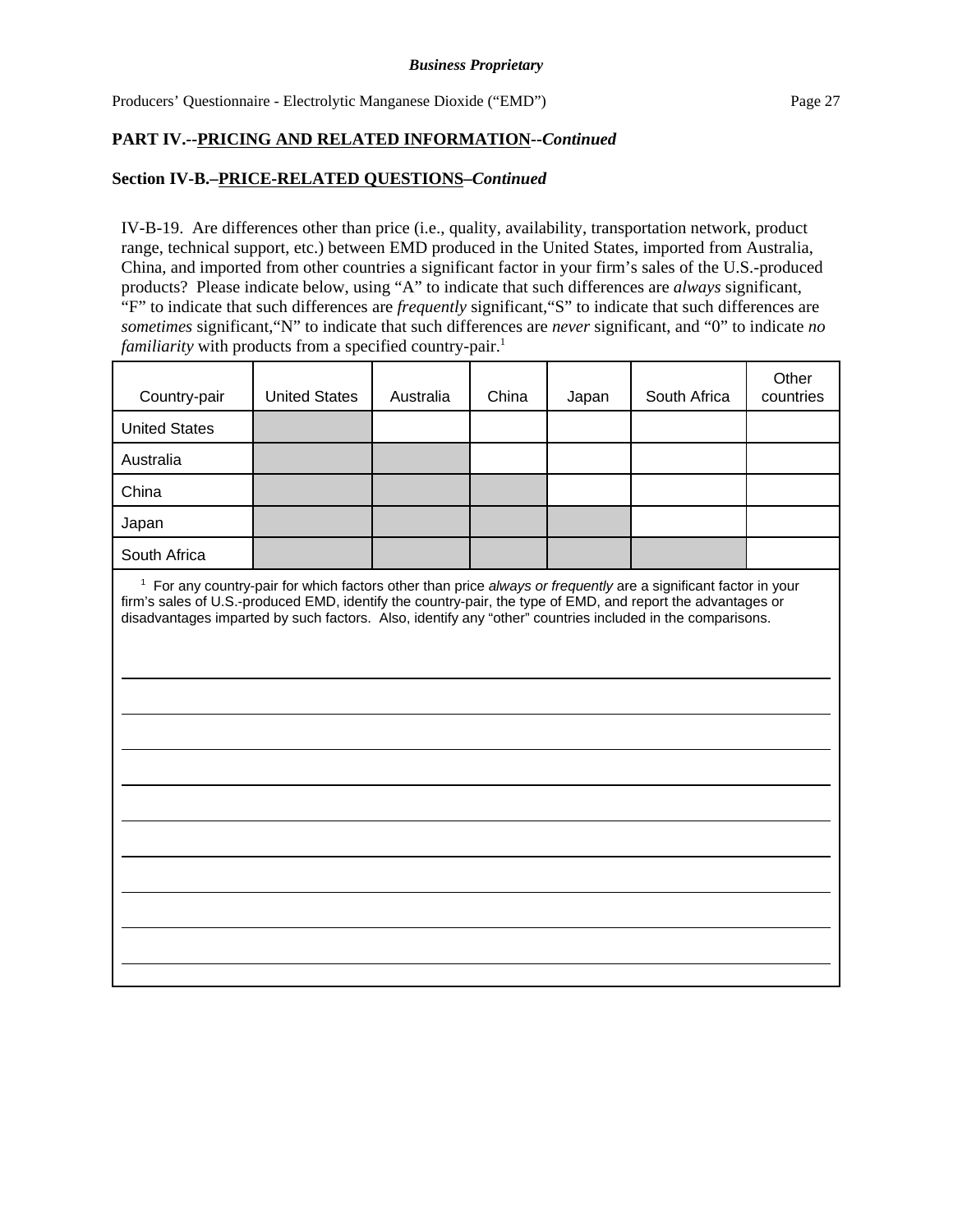## **Section IV-C.–CUSTOMER IDENTIFICATION**

Please provide the names and addresses of your firm's 10 largest U.S. customers for its domesticallyproduced EMD during January 2004-June 2007. Please also provide the name and telephone number of a contact person and the percentage share of the quantity (based on short tons) of your firm's total domestic sales of its U.S.-produced EMD that each of these customers accounted for in 2006. For any customers related to your firm, place an R by the name of each such customer.

| No.                     | <b>Customer's name</b> | Street address, state,<br>and zip code | <b>Contact person</b> | Area code<br>and<br>telephone<br>number | <b>Share</b><br>of 2006<br>sales<br>(%) |
|-------------------------|------------------------|----------------------------------------|-----------------------|-----------------------------------------|-----------------------------------------|
| $\mathbf{1}$            |                        |                                        |                       |                                         |                                         |
| $\mathbf{2}$            |                        |                                        |                       |                                         |                                         |
| $\mathbf{3}$            |                        |                                        |                       |                                         |                                         |
| $\overline{\mathbf{4}}$ |                        |                                        |                       |                                         |                                         |
| $\overline{\mathbf{5}}$ |                        |                                        |                       |                                         |                                         |
| $\bf 6$                 |                        |                                        |                       |                                         |                                         |
| $\overline{7}$          |                        |                                        |                       |                                         |                                         |
| 8                       |                        |                                        |                       |                                         |                                         |
| $\boldsymbol{9}$        |                        |                                        |                       |                                         |                                         |
| 10                      |                        |                                        |                       |                                         |                                         |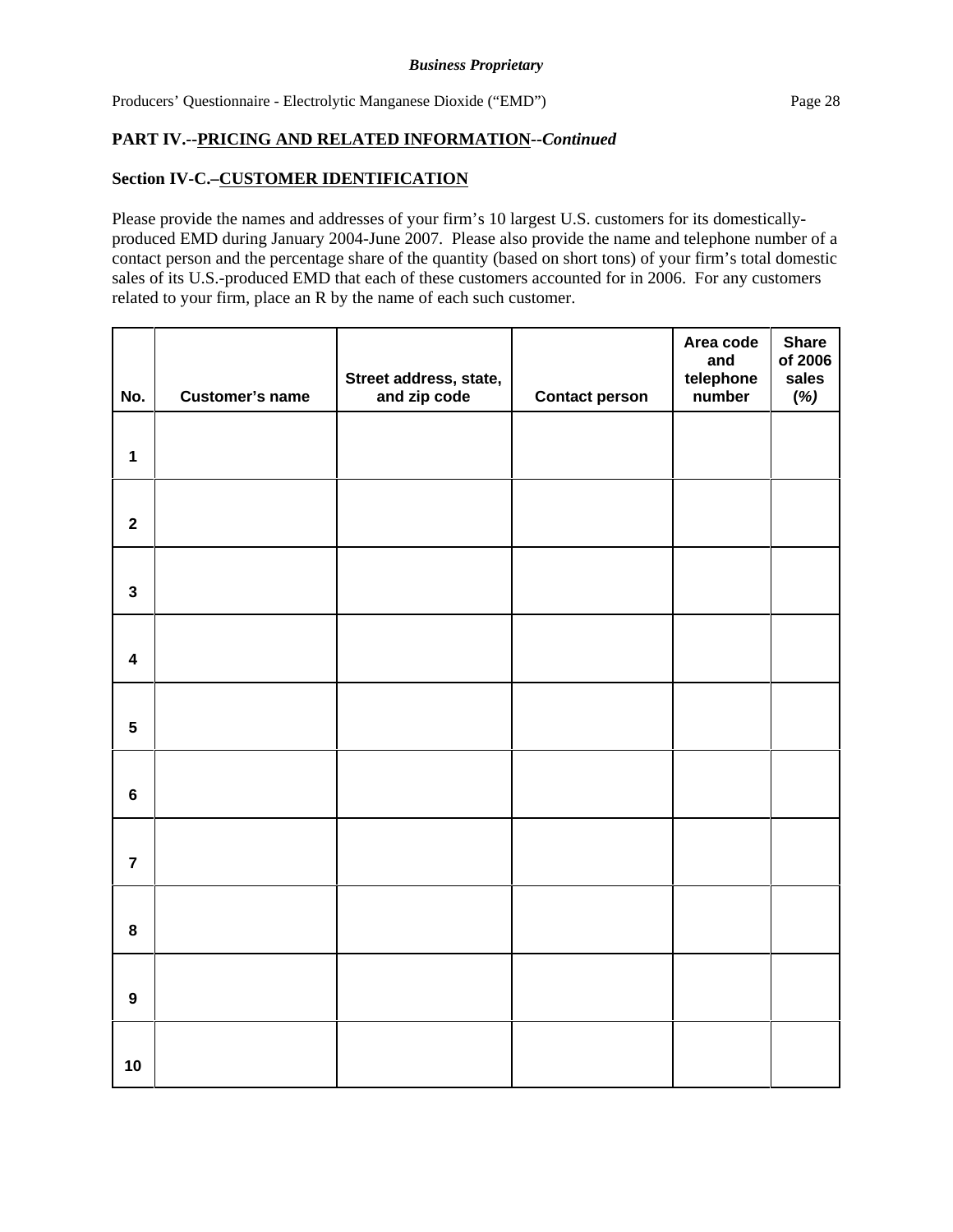## **PART IV.--PRICING AND RELATED INFORMATION--***Continued*

## **Section IV-D.--COMPETITION FROM IMPORTS--LOST REVENUES**

**THIS SECTION IS TO BE COMPLETED ONLY BY NON-PETITIONERS**. (Note: petitioners may provide allegations involving quotes made AFTER the filing of the petition.)

**Since January 1, 2004:** To avoid losing sales to competitors selling EMD from Australia and/or China, did your firm:

| Reduce prices                       | $\Box$ Yes | $\Box$ No |
|-------------------------------------|------------|-----------|
| Roll back announced price increases | $\Box$ Yes | $\Box$ No |

If yes, please furnish as much of the following information as possible for each affected transaction. Document such allegations of lost revenues whenever possible (documentation could include copies of invoices, sales reports, or letters from customers). **Please note that the Commission may contact the firms named to verify the allegations reported**.

Customer name, contact person, phone and fax numbers Specific product(s) involved Date of your initial price quotation Quantity involved Your initial *rejected* price quotation (total net f.o.b. sales value) Your *accepted* price quotation (total net f.o.b. sales value) The country of origin of the competing imported product The competing price quotation of the imported product (total net f.o.b. sales value)

| Customer name,<br>contact person,<br>phone and fax<br>numbers | <b>Product</b> | <b>Date</b><br>οf<br>quote | Quantity<br>(pounds) | <b>Initial</b><br>rejected<br>U.S. price<br>(dollars per<br>pound) | <b>Accepted</b><br>U.S. price<br>(dollars<br>per<br>pound) | <b>Country</b><br>of origin | <b>Competing</b><br>import price<br>(dollars per<br>pound) |
|---------------------------------------------------------------|----------------|----------------------------|----------------------|--------------------------------------------------------------------|------------------------------------------------------------|-----------------------------|------------------------------------------------------------|
|                                                               |                |                            |                      |                                                                    |                                                            |                             |                                                            |
|                                                               |                |                            |                      |                                                                    |                                                            |                             |                                                            |
|                                                               |                |                            |                      |                                                                    |                                                            |                             |                                                            |
|                                                               |                |                            |                      |                                                                    |                                                            |                             |                                                            |
|                                                               |                |                            |                      |                                                                    |                                                            |                             |                                                            |
|                                                               |                |                            |                      |                                                                    |                                                            |                             |                                                            |
|                                                               |                |                            |                      |                                                                    |                                                            |                             |                                                            |
|                                                               |                |                            |                      |                                                                    |                                                            |                             |                                                            |
|                                                               |                |                            |                      |                                                                    |                                                            |                             |                                                            |